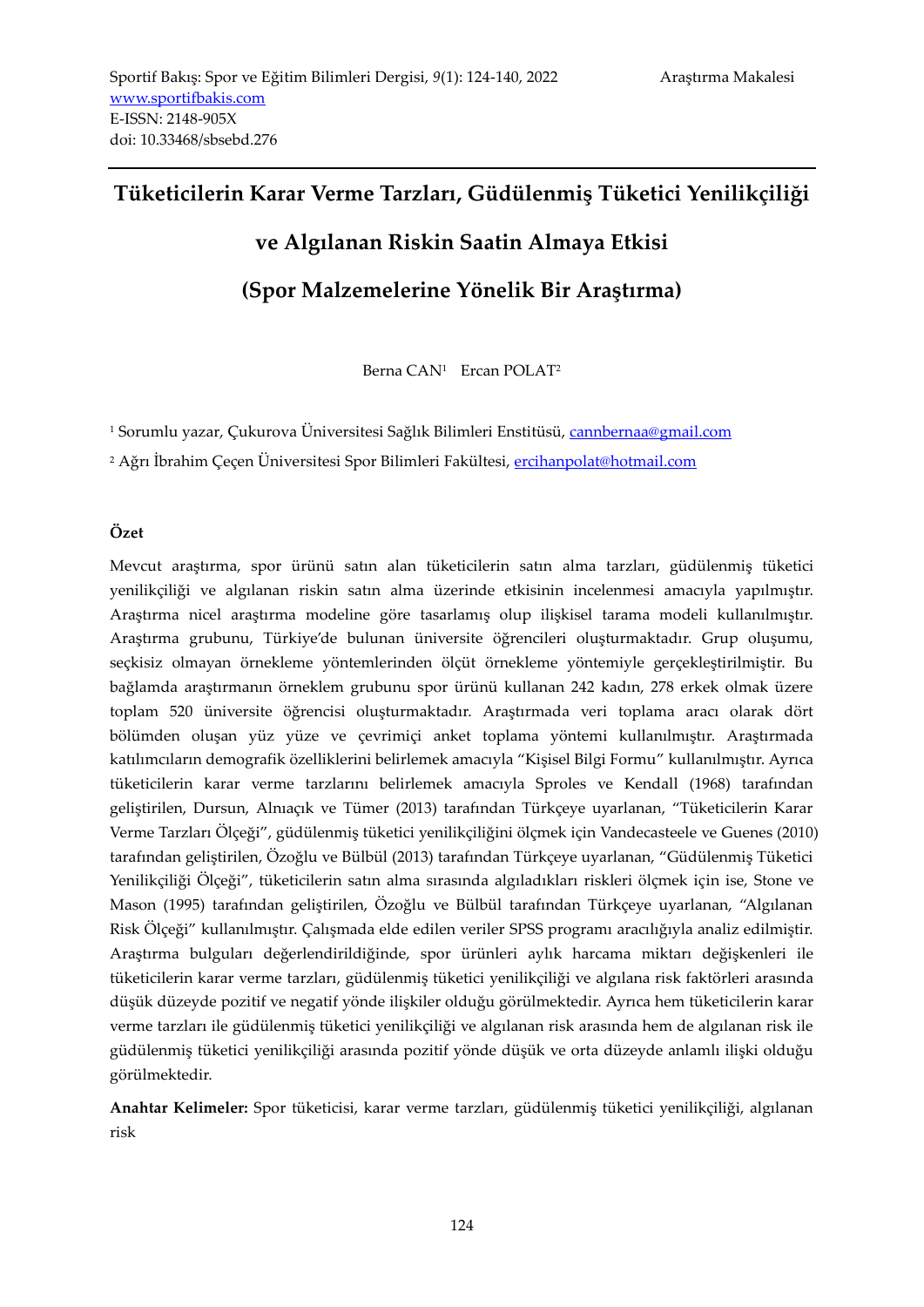# **The Decision Making Styles of Consumer, Motivated Consumer Innovation and the Effect of Perceived Risk on Purchasing (A Research On Sporting Goods)**

#### **Abstract**

The present study aimed to examine the purchasing styles of consumers buying sports products, driven consumer innovation and the effect of perceived risk on purchasing. This research was designed according to the quantitative research model and the relational survey model was used. The research group consists of university students in Turkey. The research group consists of university students in Turkey. Group formation was carried out by criterion sampling method, which is one of the non-random sampling methods. In this context, the sample group of the research consists of 520 university students, 242 women and 278 men, who use sports products. In the research, a four-part face-to-face and online survey collection method was used as a data collection tool. In the research, "Personal Information Form" was used to determine the demographic characteristics of the participants. In addition, "Consumers' Decision-Making Styles Scale", developed by Sproles and Kendall (1968) and adapted into Turkish by Dursun, Alnıaçık and Tümer (2013), in order to determine consumers' decision-making styles, in order to measure motivated consumer innovativeness "Motivated Consumer Innovativeness Scale" developed by Vandecasteele and Guenes (2010) and adapted into Turkish by Özoğlu and Bülbül (2013), The Perceived Risk Scale, developed by Stone and Mason (1995) and adapted into Turkish by Özoğlu and Bülbül, was used to measure the risks perceived by consumers during purchasing. The data obtained in the study were analyzed through the SPSS program. When the research findings are evaluated, it is seen that there are low positive and negative relationships between the variables of monthly spending on sports products and consumers' decision-making styles, motivated consumer innovativeness and perceived risk factors. In addition, it is seen that there is a positive, low and moderately significant relationship between consumers' decision-making styles and motivated consumer innovativeness and perceived risk, as well as between perceived risk and motivated consumer innovativeness.

**Key Words:** Sports consumer, decision making styles, motivated consumer innovation, perceived risk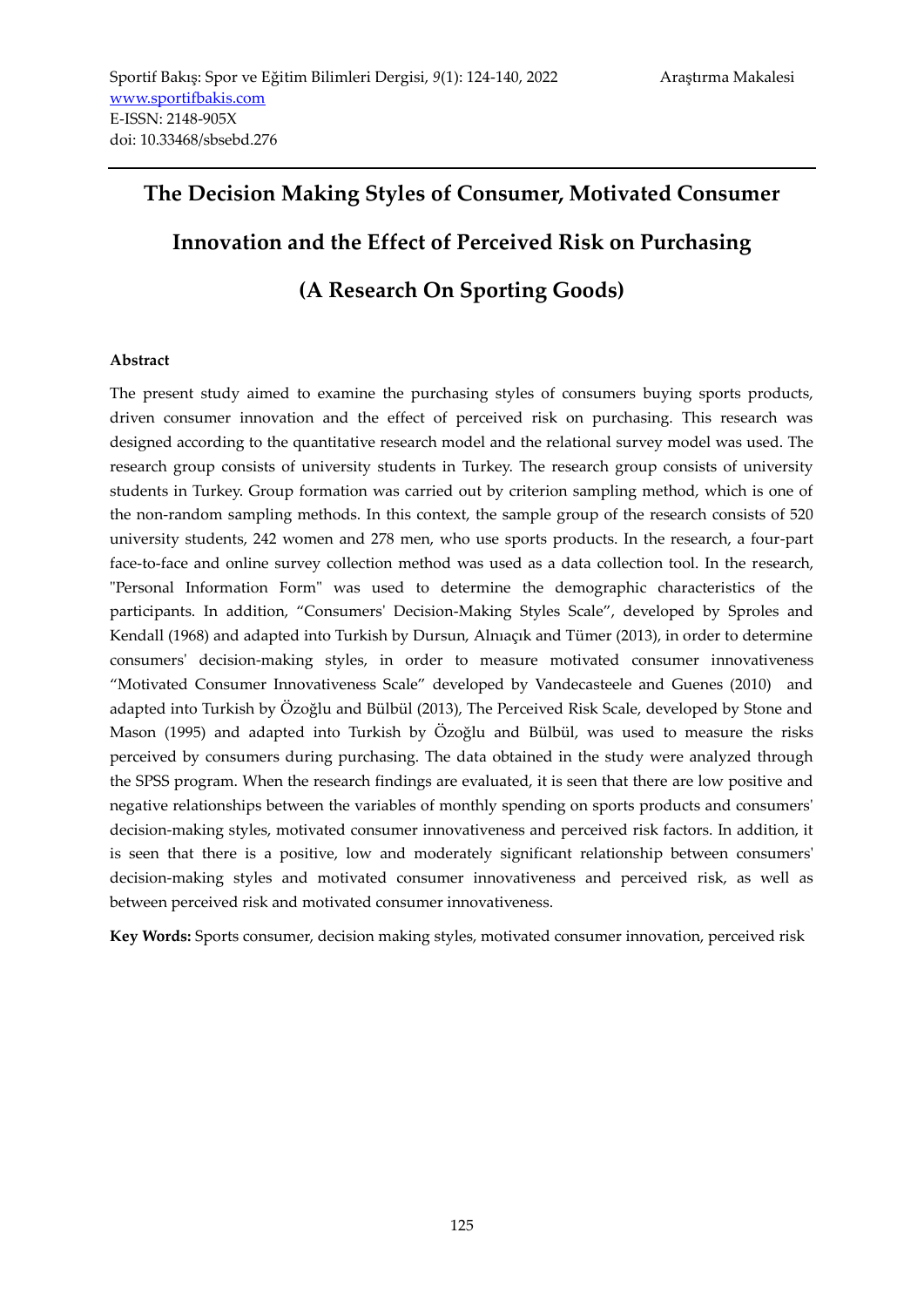#### **SUMMARY**

**Introduction:** Today, with the effect of technological developments and globalization, the concepts of consumption and consumer have gained more importance and the competition between businesses has reached the highest level (Argan, 2007). With the increasing competition and changing environment, the needs and expectations of consumers have also changed and the demands for new products have begun to increase (Demirsoy, 2005). At this point, consumers' decision-making styles have started to be extremely effective in determining consumer behavior, which has become an increasingly complex structure, the factors affecting the purchasing decision process, and alternative market segmentation criteria for businesses (Dursun, et al., 2013). In this study, it is aimed to determine the factors that affect sports consumers and to guide the development of marketing strategies, by examining the relationship between the decision-making styles of the participants who buy sports products, consumer innovativeness and the perceived risk factors during and after the purchase. **Method:** In this study, it was aimed to examine the purchasing styles of consumers buying sports products, driven consumer innovation and the effect of perceived risk on purchasing. This research was designed according to the quantitative research model and the relational survey model was used. The research group consists of university students in Turkey. The research group consists of university students in Turkey. Group formation was carried out by criterion sampling method, which is one of the non-random sampling methods. In this context, the sample group of the research consists of 520 university students, 242 women and 278 men, who use sports products. In the research, a four-part face-to-face and online survey collection method was used as a data collection tool. In the research, "Personal Information Form" was used to obtain the demographic characteristics of the participants. In addition, "Consumers' Decision-Making Styles Scale", developed by Sproles and Kendall (1968) and adapted into Turkish by Dursun, Alnıaçık and Tümer (2013), in order to determine consumers' decision-making styles, in order to measure motivated consumer innovativeness "Motivated Consumer Innovativeness Scale" developed by Vandecasteele and Guenes (2010) and adapted into Turkish by Özoğlu and Bülbül (2013), The Perceived Risk Scale, developed by Stone and Mason (1995) and adapted into Turkish by Özoğlu and Bülbül, was used to measure the risks perceived by consumers during purchasing. Independent samples t-test was used to determine the differences regarding binary variables for hypothesis testing, and Pearson Correlation test was used for correlation comparisons. In addition, the z-score was calculated in the comparison of the r values obtained in the pairwise correlation analysis performed by dividing the groups, and the differences between the groups were examined. **Results:** While 46.5 percent of the participants were female (n=242), 53.5 percent were male (n=278). While 71.7 percent of the participants buy licensed sports products (n=373), 28.3 percent do not buy licensed sports products (n=147). The average monthly expenditure of the participants for sports products  $(x)$ , the standard deviation of 235.43 (S), was determined as 260.98. When the findings are evaluated, it is seen that there are low positive and negative relationships between the variables of monthly spending on sports products and consumers' decision-making styles, motivated consumer innovativeness and perceived risk factors. In addition, it is seen that there is a positive, low and moderately significant relationship between consumers' decision-making styles and motivated consumer innovativeness and perceived risk, as well as between perceived risk and motivated consumer innovativeness. **Conclusion:** As a result, it is seen that there are low positive and negative relationships between the variables of monthly spending on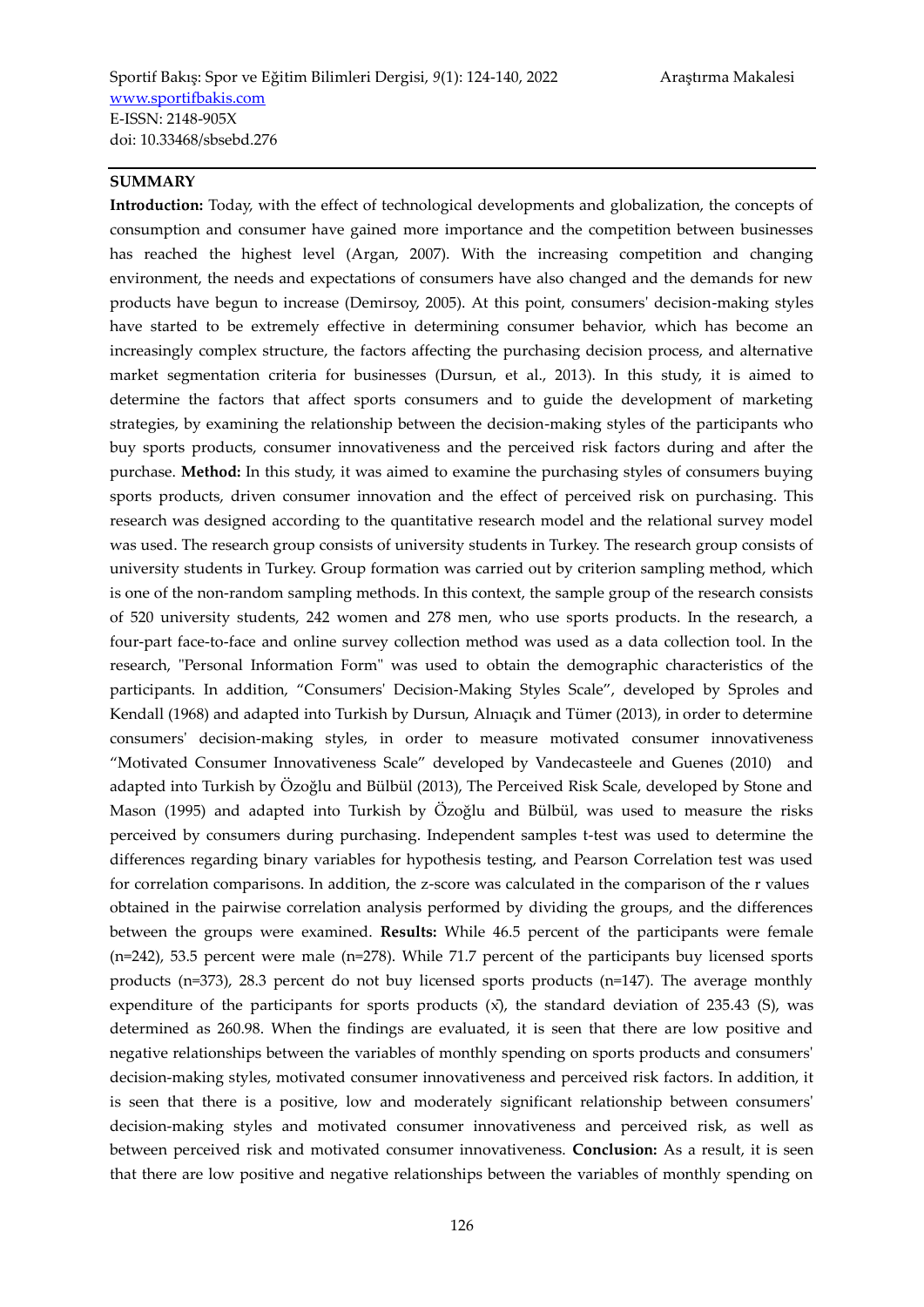sports products and consumers' decision-making styles, motivated consumer innovativeness and perceived risk factors. In addition, it is seen that there is a positive, low and moderately significant relationship between consumers' decision-making styles and motivated consumer innovativeness and perceived risk, as well as between perceived risk and motivated consumer innovativeness. Looking at the research findings in general, it can be said that the risk factors perceived by consumers are extremely important in their tendency to adopt and buy innovative products, and that perceived risk factors also play a decisive role in consumers' decision-making styles.

# **1. GİRİŞ**

Teknolojik gelişmelerle birlikte gündelik hayatımızda birçok yenilik ve değişim meydana gelmiştir. Bu durum bireylerin hem boş zamanlarını verimli olarak geçirmelerine olanak sağlamış hem de sağlıklı bir yaşam tarzı benimseyip kaliteli bir hayat sürmelerine olanak veren sportif aktivitelere karşı ilgi ve katılımlarını arttırmaya başlamıştır. Bu sayede spor olgusu günden güne daha çok kişiye ulaşmaya başlamış, sosyal yaşam üzerinde önemli bir etki yaratmış ve çok sayıda insanı bir arada tutan bir güç oluşturmuştur. Oluşan bu gücün farkında olan şirketler pazarlama alanına sporu da dâhil ederek sporun önemli bir tüketim aracı olarak ön plana çıkmasını sağlamışlardır (Altunbaş, 2013).

Günümüzde de teknolojik gelişmeler ve küreselleşmenin etkisiyle birlikte tüketim ve tüketici kavramları daha çok önem kazanmış ve işletmeler arasındaki rekabet de en üst seviyeye taşınmıştır (Argan, 2007). Artan rekabet ve değişen çevreyle birlikte tüketicilerin ihtiyaç ve beklentileri de değişmiş ve yeni ürünlere karşı olan talepler artmaya başlamıştır. Dolayısıyla yeni ürünlere karşı talep artışı ürünlerin yaşam sürelerini kısaltmış ve şirketler de pazardaki yerlerini koruyabilmek için sürekli olarak yeni ürün geliştirme arayışı içine girmişlerdir (Demirsoy, 2005). Fakat şirketlerin ürün ve hizmetlerinde değişim ve yenilik yapmaları tek başına yeterli olmamış ve bu değişim ve yenilikleri tüketicilere benimsetmek ve kabul ettirmek için çaba göstermişlerdir (Köse, 2012). Çünkü işletmeler yeni bir ürünü piyasaya çıkartırken tüketiciler tarafından kabul görmeme ihtimalini göz önünde bulundurarak tedirgin olmuşlar, tüketiciler ise yeni bir ürünü ya da hizmeti alırken ihtiyaç ve beklentilerini karşılamama ihtimalini ön planda tutarak bazı risk faktörleri algılamaya başlamışlardır. Tüketicilerin satın alma davranışlarını etkileyen birçok farklı faktör olduğu görülmektedir. Bu faktörlerden biri de psikolojik faktörler içinde değerlendirilen tüketici davranışları açsından da önemli bir yere sahip olan algılanan risk kavramıdır. Bu riskin ortaya çıkmasında bireylerin tutumları, değer yargıları, kişiliği, satın alma güdüleri ve sosyal çevresi son derece önemli unsurlar olarak değerlendirilmektedir (Barlı, 2007). Algılanan risk faktörleri, tüketicilerin satın alma sırasında ve sonrasında belirsizlik durumuyla birlikte meydana gelmektedir. Bu nedenle tüketicilerin ürün ve hizmet satın alırken risk algılarının ortadan kalması için algılanan risk faktörleri önceden belirlenmeli ve riskleri azaltmak ya da ortadan kaldırmak için stratejiler geliştirilmeli ve bu sayede belirsizliklerin ortadan kaldırılması amaçlanmalıdır (Deniz, 2007). Çünkü tüketiciler tarafından algılanan bu risk faktörleri tüketicilerin karar verme tarzlarının da etkilemekte ve satışlar üzerinde genel olarak olumsuz bir tutum oluşturmaktadır.

Tüketicilerin karar verme tarzları, tüketicilerin hangi türdeki ürün ve hizmetleri kimden, neden, ne zaman ve nasıl satın alacağına veya ürün ve hizmetin satın alınıp alınmayacağına dair karaların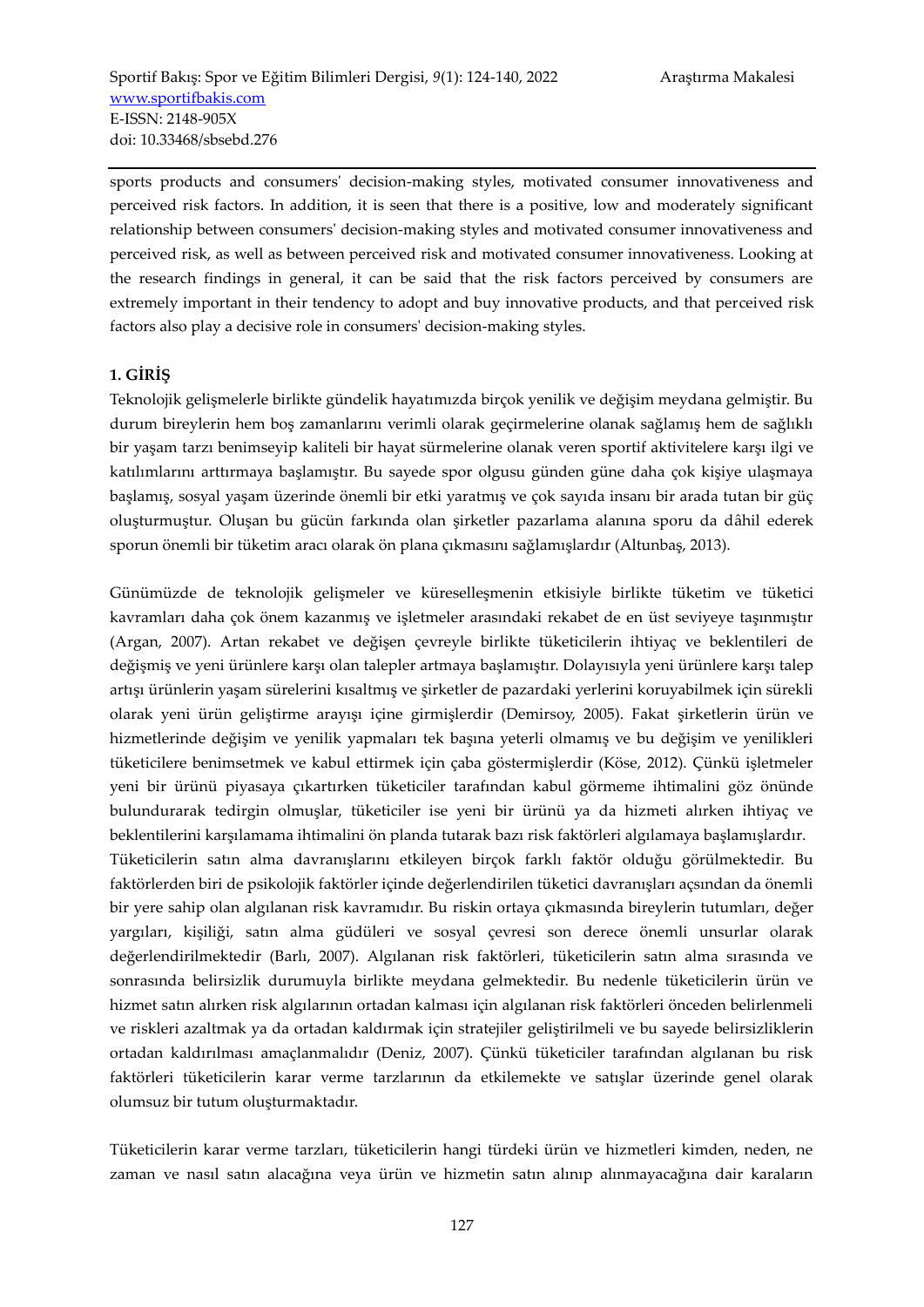verildiği süreç olarak tanımlanmaktadır (Yüksekbilgili, 2016). Tüketicilerin karar verme tarzları, gittikçe karmaşık bir yapı haline gelen tüketici davranışlarının, satın alma karar sürecini etkileyen faktörlerin ve işletmeler için alternatif pazar bölümlendirme kriterlerinin belirlenmesinde son derece etkili olmaktadır (Dursun ve ark., 2013). Bu nedenle tüketicilerin bir ürün ya da hizmet satın alırken karar verme tarzlarının belirlenmesi ve bu doğrultuda pazarlama stratejilerinin geliştirilmesi yararlı olacaktır.

Gündelik yaşamımızla da doğrudan ilişkili olan spor, günümüzde önemli bir tüketim alanı olarak ön plana çıkmakta ve yaygınlaşmaktadır. Bunun nedeni olarak, küreselleşmenin de etkisiyle insanları sürekli harcamaya iten bir tüketim olgusunun meydana gelmesi ve bu olgunun spor sektörünü de etkisi altına almasıdır. Dolayısıyla, bu durum günümüzde tüketici ve tüketim kavramların daha çok ön plana çıkmasını ve bu kavramların giderek artan bir değer kazanmasına katkı sağlamıştır. Bu araştırmada da, spor ürünü satın alan katılımcıların karar verme tarzları, tüketici yenilikçiliği ve satın alma sırasında ve sonrasında algılanan risk faktörleri arasındaki ilişki incelenerek, spor tüketicileri üzerinde etkili olan faktörlerin saptanması ve daha sonrasında pazarlama stratejilerinin geliştirilmesinde bu faktörlerin dikkate alınarak yol gösterici olması amaçlanmıştır.

#### **2. MATERYAL METOT**

#### *2.1. Araştırma Modeli*

Genel tarama modellerinden ilişkisel tarama deseninin kullanıldığı bu çalışmada, tüketicilerin karar verme tarzları, güdülenmiş tüketici yenilikçiliği ve satın almada algılanan risk arasındaki ilişkiyi incelemiştir. Bu tür araştırmalarda iki veya daha çok sayıdaki değişken arasında birlikte değişim olup olmadığı belirlenmeye çalışılır (Karasar, 2016).

# *2.2. Araştırma Grubu*

Araştırmanın evreni, Türkiye'de bulunan üniversite öğrencilerinden oluşmuştur. Örneklem seçimi şekçisiz olmayan örnekleme yöntemlerinden ölçüt örnekleme yöntemine göre gerçekleştirilmiştir. Ölçüt örnekleme yöntemi, bir araştırmada belli niteliklere sahip kişiler, olaylar, nesneler ya da durumlardan oluşmaktadır. Bu nedenle örneklem için belirlenen ölçütü karşılayan birimler (nesneler, durumlar vb.) örnekleme alınmaktadır (Büyüköztürk ve ark., 2017). Bu kapsamda araştırmanın örneklemi, spor ürünü kullanan 520 katılımcıdan oluşmuştur. Yüz yüze ve çevrimiçi anket dağıtımı sırasında katılımcılara spor ürünü kullanıp kullanmadıkları sorularak örneklem grubu oluşturulmuştur. Veriler toplanırken üniversite öğrencileri baz alınmıştır. Anket dağıtımda kontrol sorusu (Spor malzemeleri (ürünleri) kullanıyor musunuz?) ve gönüllü katlım esas alınarak katılımcılara araştırmanın amacı, içeriği ve anket formu için harcayacakları süre hakkında bilgi verilmiştir. Ayrıca toplanan verilerin sadece bilimsel çalışma için kullanılacağı bilimsel olmayan başka hiçbir yerde kullanılmayacağı güvencesi verilerek gönüllü katılım onamları alınmıştır.

#### *2.3. Veri Toplama Araçları*

Araştırmada veri toplama aracı olarak dört bölümden oluşan bir anket formu kullanılmıştır. Birinci bölümde Sproles ve Kendall (1968) tarafından geliştirilen, Dursun, Alnıaçık ve Tümer (2013) tarafından Türkçeye uyarlanan, *"Tüketicilerin Karar Verme Tarzları" Ölçeği,* ikinci bölümde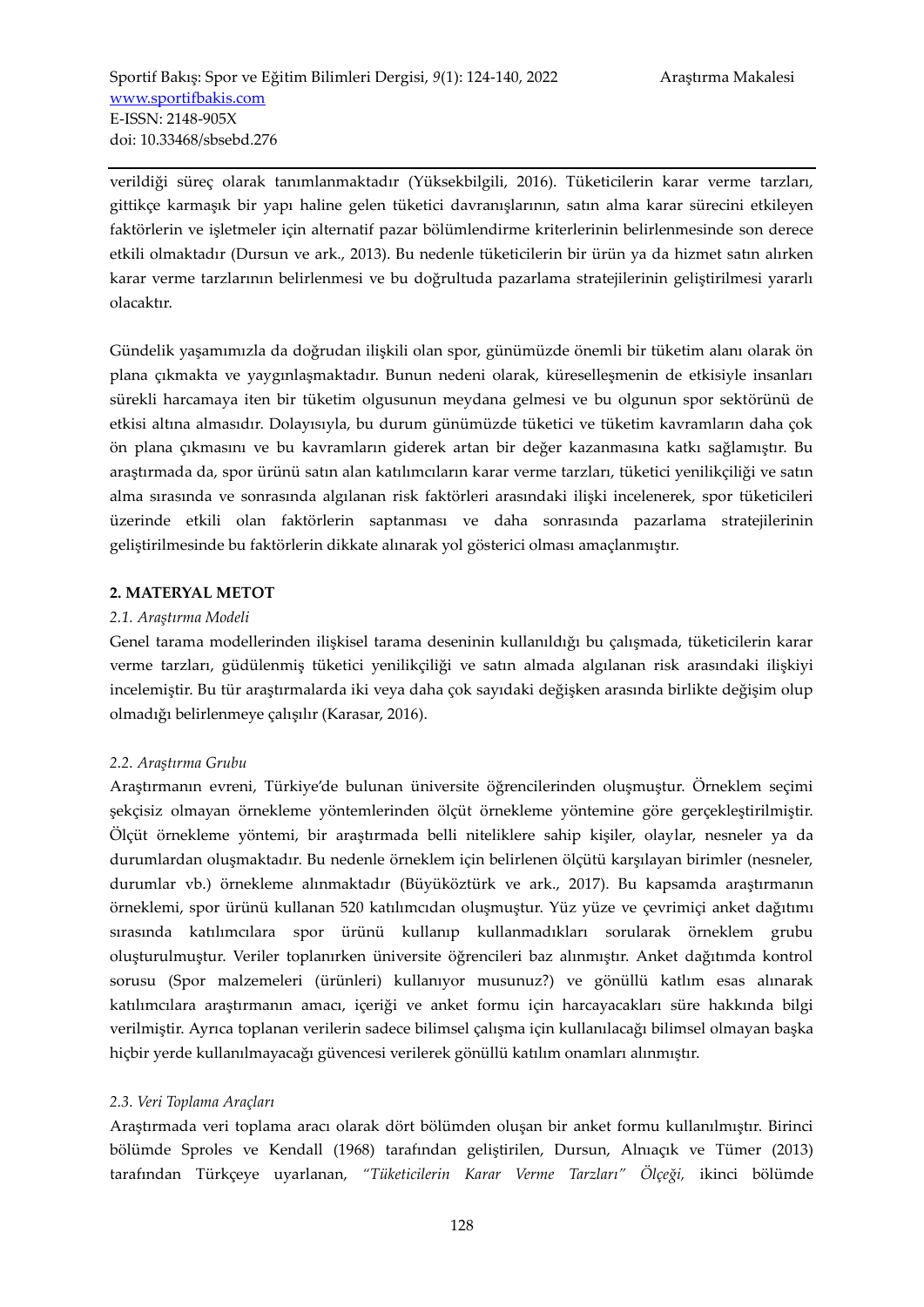Vandecasteele ve Guenes (2010) tarafından geliştirilen, Özoğlu ve Bülbül (2013) tarafından Türkçeye uyarlanan, *"Güdülenmiş Tüketici Yenilikçiliği Ölçeği",* üçüncü bölümde Stone ve Mason (1995) tarafından geliştirilen, Özoğlu ve Bülbül (2013) tarafından Türkçeye uyarlanan, *"Algılanan Risk Ölçeği"* ve dördüncü bölümde ise *"Kişisel Bilgi Formu"* yer almaktadır.

# *2.3.1. Tüketicilerin Karar Verme Tarzları Ölçeği*

Spoles ve Kendall (1986) tarafından tüketicilerin karara verme tarzlarını belirlemek amacıyla geliştirilen "Tüketicilerin Karar Verme Tarzları Ölçeği" 9 alt boyut ve 22 maddeden oluşmaktadır. Dereceleme olarak 5'li likert (1= Hiç Katılmıyorum, 5= Kesinlikle Katılıyorum) kullanılmıştır. Ölçeğin Türkçe uyarlaması Dursun, Alnıaçık ve Tümer-Kabadayı (2013) tarafından yapılmıştır.

# *2.3.2. Güdülenmiş Tüketici Yenilikçiliği Ölçeği*

Vandecasteele ve Guenes (2010) tarafından tüketicilerin güdülenmiş tüketici yenilikçiliği algılarını belirlemek amacıyla geliştirilen "Güdülenmiş Tüketici Yenilikçiliği Ölçeği" 4 alt boyut ve 20 madden oluşmaktadır. Dereceleme olarak 7'li likert (1= Hiç Katılmıyorum, 7= Tamamen Katılıyorum) kullanılmıştır. Ölçeğin Türkçeye uyarlaması Özoğlu ve Bülbül (2013) tarafından yapılmıştır.

# *2.3.3. Algılanan Risk Ölçeği*

Stone ve Mason (1995) tarafından tüketicilerin satın alma sırasında algıladıkları riskleri belirlemek amacıyla geliştirilen "Algılanan Risk Ölçeği" 4 alt boyut ve 15 madden oluşmaktadır. Dereceleme olarak 7'likert (1= Hiç Katılmıyorum, 7= Tamamen Katılıyorum) kullanılmıştır. Ölçeğin Türkçeye uyarlaması Özoğlu ve Bülbül (2013) tarafından yapılmıştır.

# *2.4. Verilerin Toplanması*

Anketler üniversite öğrencilerine çevrimiçi anket ve yüz yüze görüşme yoluyla ulaştırılmıştır. Yüz yüze görüşme yöntemi kullanılarak toplanan verilerde eğitilmiş yardımcılar kullanılmıştır. Yardımcılara verileri nasıl toplayacakları konusunda bilgiler aktarılmıştır. Online anket yöntemi kullanılarak toplanan verilerde ise, Google Drive üzerinden hazırlanan anket formu kullanılmıştır. Google Drive üzerinden hazırlanan anket formunda form açıklaması kısmına gerekli açıklamalar yapılarak katılımcılara anket formunu nasıl dolduracakları konusunda bilgiler aktarılmıştır. Yüz yüze ve çevrimiçi olarak toplanan anketler sonucunda toplam 570 katılımcıya ulaşılmış, bu anket formlarından 50 tanesi doğru doldurulmadığı için geçersiz sayılmış ve doğru olarak doldurulan 520 veri değerlendirilmeye alınmıştır.

# *2.5. Verilerin Analizi*

Veriler SPSS programı aracılığıyla analiz edilmiştir. Tanımlayıcı istatistiklerin yanı sıra; dağılımların normallik yapısı çarpıklık ve basıklık testleri aracılığıyla incelenmiştir. Normal dağılım yapılarının karşılaştırılması sonucunda tüm hipotez testleri için parametrik test kararı alınmıştır. Hipotez testleri için ikili değişkenlere ilişkin farkları belirlemek amacıyla bağımsız örneklemler t-testi, ilişki karşılaştırmalarında ise Pearson Correlation testi kullanılmıştır. Ayrıca, gruplara ayrılarak yapılan ikili korelasyon analizinde ortaya çıkan r değerlerinin karşılaştırılmasında z skoru hesaplanmış ve gruplar arasındaki farklar incelenmiştir.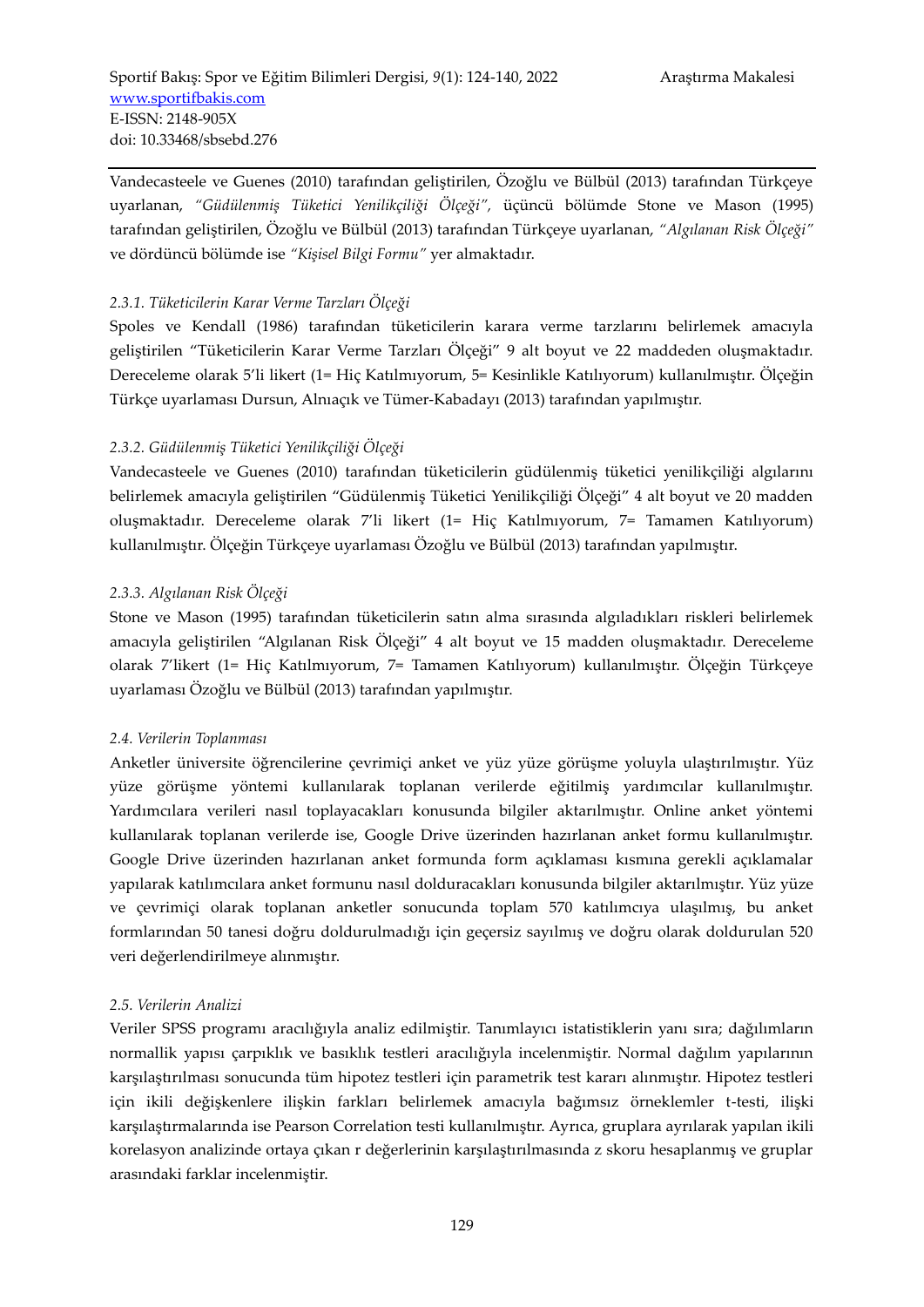# **3. BULGULAR**

| Tablo 1. Tanımlayıcı istatistikler - yüzde ve frekans dağılımları |       |     |      |  |  |  |
|-------------------------------------------------------------------|-------|-----|------|--|--|--|
|                                                                   |       |     | $\%$ |  |  |  |
|                                                                   | Kadın | 242 | 46,5 |  |  |  |
| Cinsiyet                                                          | Erkek | 278 | 53,5 |  |  |  |
| Lisanslı Spor Ürünleri Satın Alıyor Musunuz?                      | Evet  | 373 | 71,7 |  |  |  |
|                                                                   | Hayır | 147 | 28,3 |  |  |  |
| Toplam                                                            |       | 520 | 100  |  |  |  |

Tablo 1 incelediğinde, cinsiyet değişkenine ait frekans değerleri verilmiş olup, katılımcıların %46,5'i kadın (n=242), %53,5'i erkek (n=278) olarak saptanmıştır. Lisanlı spor ürün satın alma değişkenine ait frekans değerleri verilmiş olup, katılımcıların %71,7'si evet (alıyorum) (n=373), %28,3'ü hayır (almıyorum) (n=147) olarak saptanmıştır.

#### **Tablo 2.** Tanımlayıcı istatistikler – ortalama ve yaygınlık ölçüleri

|                                                  |        | ╯◡     | Min. | Max. |     |
|--------------------------------------------------|--------|--------|------|------|-----|
| Spor Ürünleri İçin Aylık<br>Harcama Miktarı (TL) | 235,43 | 260.98 | 0.00 | 3000 | 504 |

Tablo 2 incelendiğinde, katılımcıların spor ürünleri için aylık harcamam miktarı ortalaması ( $\bar{x}$ ), 235,43 standart sapması (S), 260,98 en düşük değeri 0,00 en yüksek değeri ise 3000 olarak saptanmıştır.

|              |                              | Spor Ürünleri İçin Aylık Ortalama<br>Harcama Miktarı (TL) |          |  |
|--------------|------------------------------|-----------------------------------------------------------|----------|--|
|              |                              | n                                                         | r        |  |
|              | Yüksek Kalite Odaklılık      | 487                                                       | $0,11*$  |  |
|              | Marka Odaklılık              | 490                                                       | $0.12**$ |  |
|              | Moda Odaklılık               | 495                                                       | $0,22**$ |  |
|              | Fiyat Odaklılık              | 496                                                       | 0,05     |  |
| <b>TKVTÖ</b> | Düşünmeden Alışveriş         | 490                                                       | $0.18**$ |  |
|              | Alışkanlık/Marka Bağlılığı   | 499                                                       | $0.09*$  |  |
|              | Bilgi Karmaşası Yaşama       | 502                                                       | 0,06     |  |
|              | Alışverişten Kaçma           | 499                                                       | 0,08     |  |
|              | Kararsızlık                  | 501                                                       | $-0,01$  |  |
|              | Sosyal Yenilikçilik          | 503                                                       | $0,10*$  |  |
|              | Fonksiyonel Yenilikçilik     | 492                                                       | $0.09*$  |  |
| GTYÖ         | Hedonik Yenilikçilik         | 486                                                       | $-0,02$  |  |
|              | <b>Bilissel Yenilikçilik</b> | 502                                                       | 0,03     |  |

| Tablo 3. Spor ürünleri için aylık ortalama harcamam miktarı (TL) değişkenine göre TKVTÖ, GTYÖ ve |  |
|--------------------------------------------------------------------------------------------------|--|
| ARÖ alt boyutlarının karşılaştırılması (Pearson Correlation)                                     |  |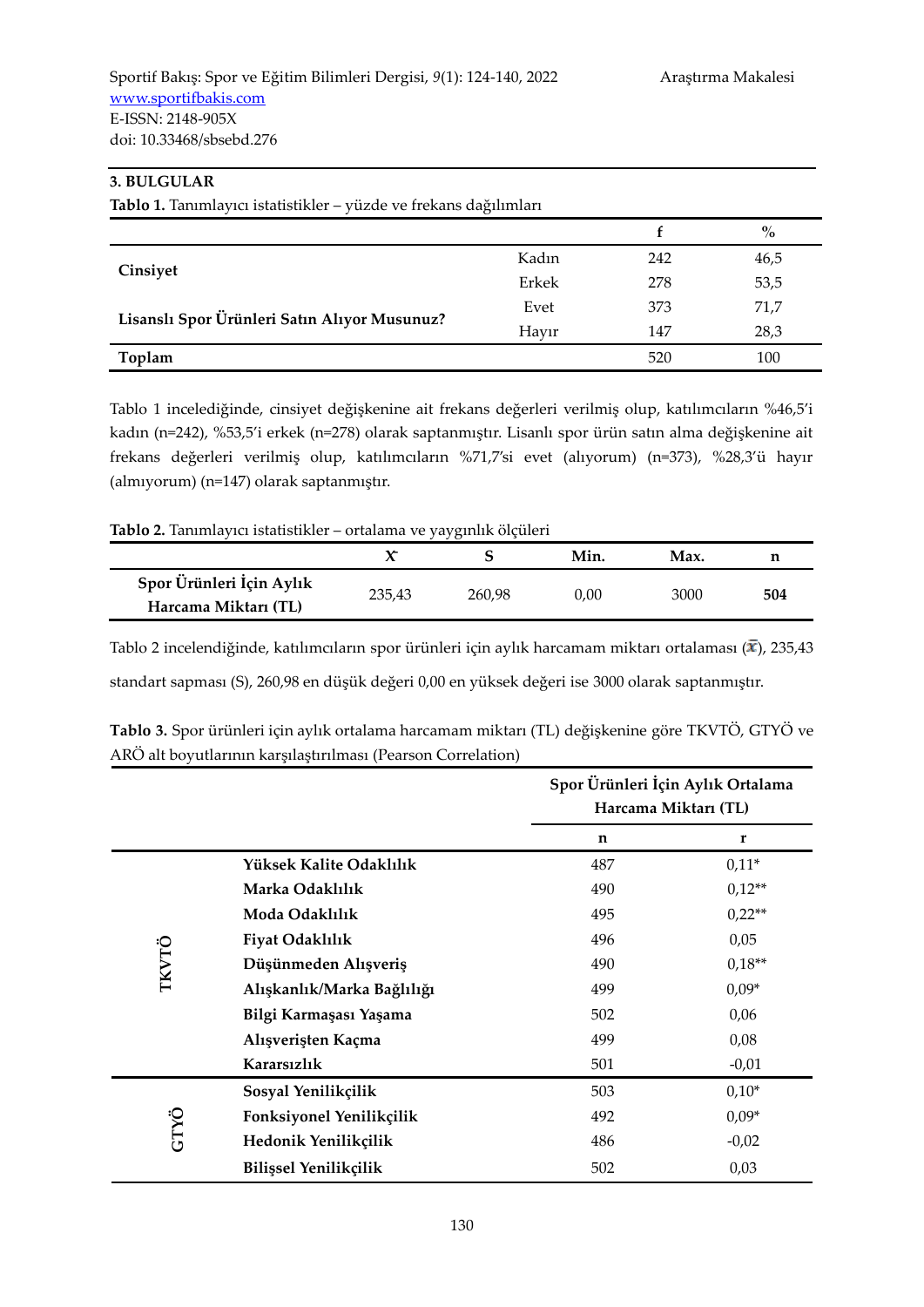**Tablo 3.** Spor ürünleri için aylık ortalama harcamam miktarı (TL) değişkenine göre TKVTÖ, GTYÖ ve ARÖ alt boyutlarının karşılaştırılması (Pearson Correlation) (Devamı)

|                 | Performans/Fiziksel/ Psikolojik Risk | 493 | $-0.06$   |
|-----------------|--------------------------------------|-----|-----------|
| ŘÖ              | Sosyal Risk                          | 501 | $0.11**$  |
| $\triangleleft$ | Zaman Riski                          | 501 | 0,07      |
|                 | <b>Finansal Risk</b>                 | 501 | $-0.13**$ |

 $*p<0,05$   $*p>0,01$ 

Tablo 3 incelendiğinde, spor ürünleri için aylık ortalama harcama miktarı değişkeni ile Tüketicilerin Karar Verme Tarzları Ölçeğinin yüksek kalite odaklılık (r=0,11\*), marka odaklılık (r=0,12\*\*), moda odaklılık (r=0,22\*\*), düşünmeden alışveriş (r=0,18\*\*) ve alışkanlık/marka bağlılığı (r= 0,09\*) alt boyutları arasında pozitif yönde düşük düzeyde anlamlı ilişki olduğu tespit edilmiştir. Aylık tüketim miktarı değişkeni ile Tüketicilerin Karar Verme Tarzları Ölçeğinin diğer alt boyutları arasında anlamlı bir ilişkiye rastlanmamıştır. Spor ürünleri için aylık ortalama harcama miktarı değişkeni ile Güdülenmiş Tüketici Yenilikçiliği Ölçeğinin sosyal yenilikçilik (r=0,10\*) ve fonksiyonel yenilikçilik (0,09\*)alt boyutları arasında pozitif yönde düşük düzeyde anlamlı ilişki olduğu tespit edilmiştir. Aylık tüketim miktarı değişkeni ile Güdülenmiş Tüketici Yenilikçiliği Ölçeğinin diğer alt boyutları arasında anlamlı bir ilişkiye rastlanmamıştır. Spor ürünleri için aylık ortalama harcama miktarı değişkeni ile Algılanan Risk Ölçeğinin sosyal risk (r=0,11\*\*) ve finansal risk (r= -0,13\*\*) alt boyutları arasında negatif ve pozitif yönde düşük düzeyde anlamlı ilişki olduğu tespit edilmiştir. Spor ürünleri için aylık ortalama harcama miktarı değişkeni ile Algılanan Risk Ölçeğinin diğer alt boyutları arasında anlamlı bir ilişkiye rastlanmamıştır.

**Tablo 4.** Tüketici karar verme tarzları ölçeği ile güdülenmiş tüketici yenilikçiliği ölçeği alt boyutlarının karşılaştırılması

|       |                            | GTYÖ         |              |              |                 |  |  |  |  |
|-------|----------------------------|--------------|--------------|--------------|-----------------|--|--|--|--|
|       |                            | Sosyal       | Fonksiyonel  | Hedonik      | <b>Bilissel</b> |  |  |  |  |
|       |                            | Yenilikçilik | Yenilikçilik | Yenilikçilik | Yenilikçilik    |  |  |  |  |
|       | Yüksek Kalite Odaklılık    | $0.24**$     | $0.32**$     | $0.36**$     | $0.33**$        |  |  |  |  |
|       | Marka Odaklılık            | $0.35**$     | $0.24**$     | $0.19**$     | $0.19**$        |  |  |  |  |
|       | Moda Odaklılık             | $0.41**$     | $0.28**$     | $0.16**$     | $0.24**$        |  |  |  |  |
|       | Fiyat Odaklılık            | $0.14**$     | $0.16**$     | $0.25**$     | $0.25**$        |  |  |  |  |
| TKVTÖ | Düşünmeden Alışveriş       | $0.22**$     | $0.09*$      | 0,01         | 0,05            |  |  |  |  |
|       | Alışkanlık/Marka Bağlılığı | $0.22**$     | $0.27**$     | $0.34**$     | $0.28**$        |  |  |  |  |
|       | Bilgi Karmaşası Yaşama     | $0.21**$     | $0.19**$     | $0.25**$     | $0.25**$        |  |  |  |  |
|       | Alışverişten Kaçma         | $0.11*$      | $0.14**$     | $-0,07$      | 0,02            |  |  |  |  |
|       | Kararsızlık                | $0.14**$     | $0,10*$      | $0.11**$     | $0.15**$        |  |  |  |  |

n=484-518 \*p<0,05 \*\*p>0,00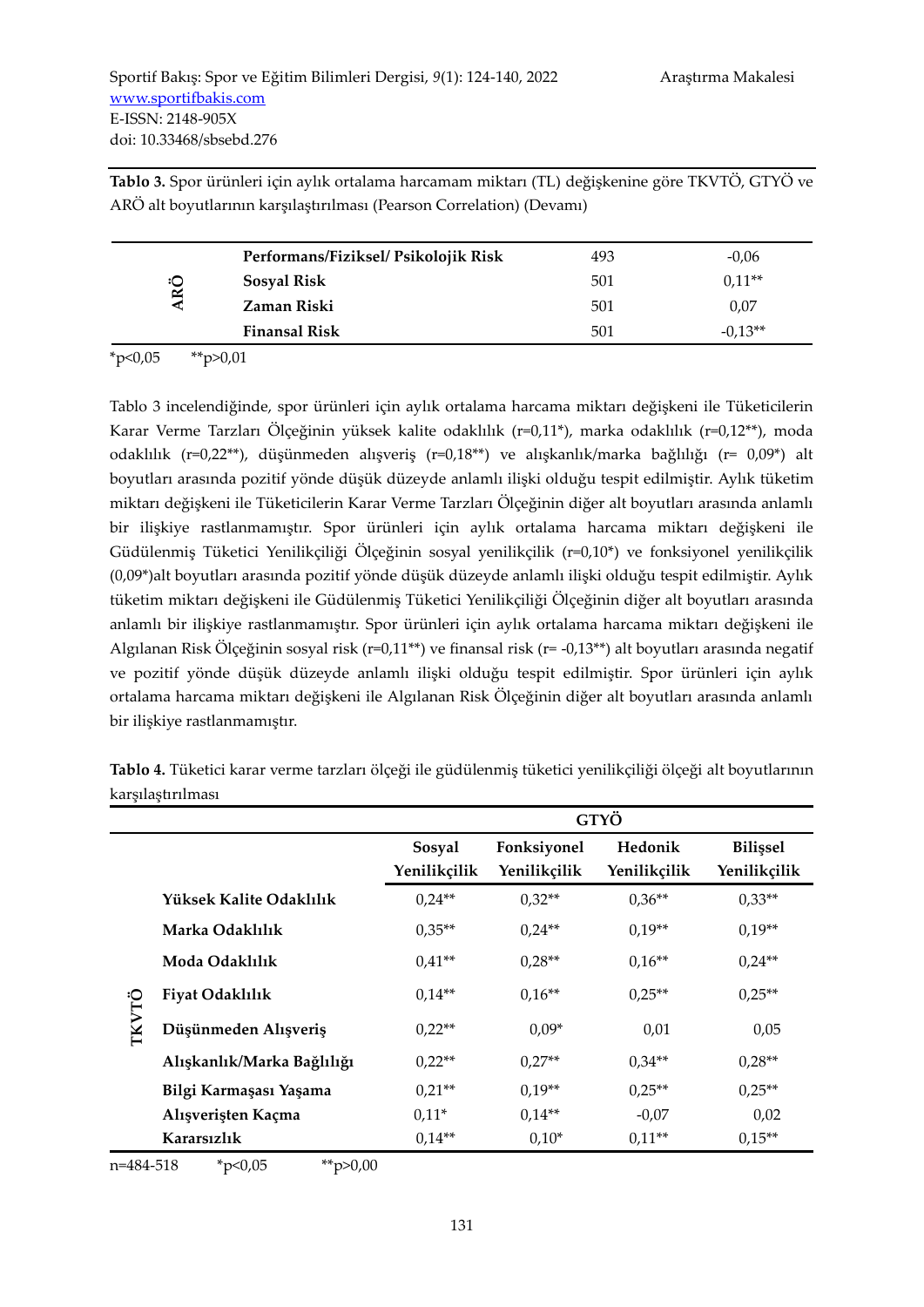Tablo 4 incelendiğinde, Tüketici Karar Verme Tarzları Ölçeği İle Güdülenmiş Tüketici Yenilikçiliği Ölçeği alt boyutlarında arasında genel olarak pozitif yönde düşük ve orta düzeyde anlamlı ilişki olduğu görülürken, düşünmeden alışveriş ve alışverişten kaçma alt boyutları ile hedonik yenilikçilik ve bilişsel yenilikçilik alt boyutları arasında istatistiksel olarak ilişki olmadığı saptanmıştır.

|              |                                   |                      | ARÖ         |              |             |
|--------------|-----------------------------------|----------------------|-------------|--------------|-------------|
|              |                                   | Performans/Fiziksel/ | Sosyal      | Zaman        | Finansal    |
|              |                                   | Psikolojik Risk      | <b>Risk</b> | <b>Riski</b> | <b>Risk</b> |
|              | Yüksek Kalite Odaklılık           | $0.29**$             | 0,06        | 0,07         | $0.23**$    |
|              | Marka Odaklılık                   | $0.14**$             | $0.34**$    | $0.29**$     | 0,01        |
|              | Moda Odaklılık<br>Fiyat Odaklılık | 0,04                 | $0.38**$    | $0.30**$     | $-0.04$     |
|              |                                   | $0.26**$             | 0,03        | 0,03         | $0.24**$    |
| <b>TKVTÖ</b> | Düşünmeden Alışveriş              | 0,00                 | $0.34**$    | $0.26**$     | $-0.10*$    |
|              | Alışkanlık/Marka Bağlılığı        | $0.20**$             | 0,01        | 0,04         | $0.22**$    |
|              | Bilgi Karmaşası Yaşama            | $0.27**$             | $0.29**$    | $0.31**$     | $0.16**$    |
|              | Alışverişten Kaçma                | $0.12**$             | $0.32**$    | $0.36**$     | 0,03        |
|              | Kararsızlık                       | $0.22**$             | $0.32**$    | $0.33**$     | $0.15**$    |

**Tablo 5.** Tüketici karar verme tarzları ölçeği ile algılanan risk ölçeği alt boyutlarının karşılaştırılması

```
n=482-503 *p<0,05 **p>0,00
```
Tablo 5 incelendiğinde, Tüketici Karar Verme Tarzları Ölçeği İle Algılanan Risk Ölçeği alt boyutlarında arasında genel olarak pozitif yönde düşük ve orta düzeyde anlamlı ilişki olduğu görülürken, yüksek kalite odaklılık, fiyat odaklılık ve alışkanlık/marka bağlılığı alt boyutları ile sosyal risk ve zaman riski alt boyutları, moda odaklılık alt boyutu ile performans/fiziksel/psikolojik risk ve finansal risk alt boyutları, düşünmeden alışveriş alt boyutu ile performans/fiziksel/psikolojik risk alt boyutu, alışverişten kaçma alt boyutu ile finansal risk alt boyutu arasında istatistiksel olarak ilişki olmadığı saptanmıştır.

**Tablo 6.** Güdülenmiş tüketici yenilikçiliği ölçeği ile algılanan risk ölçeği alt boyutlarının karşılaştırılması

|           |                                         |                     | GTYÖ                        |                         |                                 |
|-----------|-----------------------------------------|---------------------|-----------------------------|-------------------------|---------------------------------|
|           |                                         | Sosyal Yenilikçilik | Fonksiyonel<br>Yenilikçilik | Hedonik<br>Yenilikçilik | <b>Bilissel</b><br>Yenilikçilik |
|           | Performans/Fiziksel/<br>Psikolojik Risk | $0.17**$            | $0,30**$                    | $0.40**$                | $0.41**$                        |
| ARÖ       | <b>Sosyal Risk</b>                      | $0.35**$            | $0.14**$                    | 0,08                    | $0.12**$                        |
|           | Zaman Riski                             | $0.32**$            | $0.24**$                    | $0.10*$                 | $0,19**$                        |
|           | <b>Finansal Risk</b>                    | 0,04                | $0.22**$                    | $0.40**$                | $0,36**$                        |
| n=482-503 | * $p<0,05$                              | ** $p > 0,00$       |                             |                         |                                 |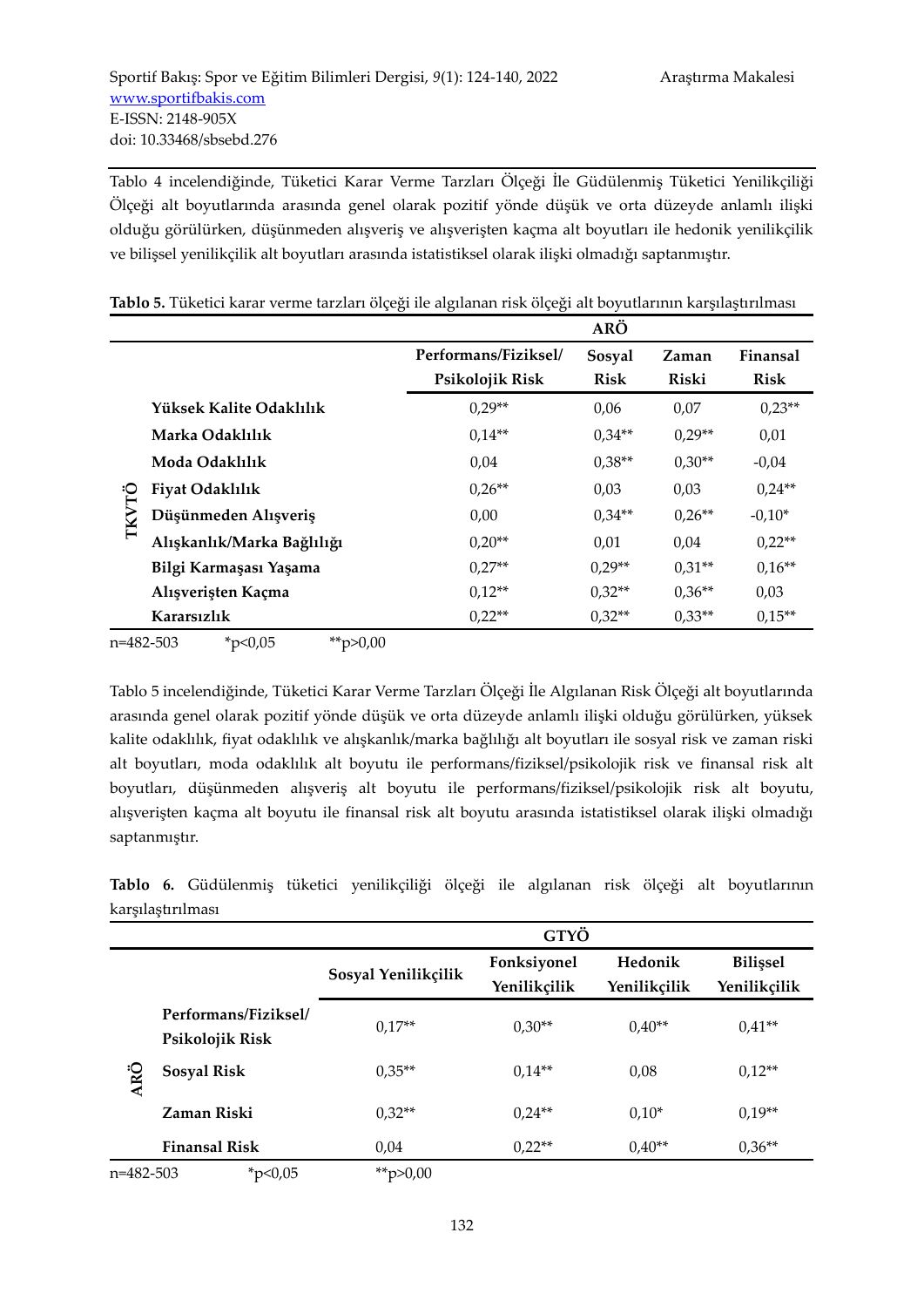Tablo 6 incelendiğinde, Algılanan Risk Ölçeği ile Güdülenmiş Tüketici Yenilikçiliği Ölçeği alt boyutlarında arasında genel olarak pozitif yönde düşük ve orta düzeyde anlamlı ilişki olduğu görülürken, sosyal risk alt boyutu ile hedonik yenilikçilik alt boyutu ve finansal risk ile sosyal yenilikçilik alt boyutları arasında istatistiksel olarak bir ilişki olmadığı saptanmıştır.

**Tablo 7.** Cinsiyete göre tüketicilerin karar verme tarzları ölçeği ve güdülenmiş tüketici yenilikçiliği ölçeği alt boyutları arasındaki farklar

|            |                       |                                |                      | GTYÖ    |                       |         |                      |         |                      |          |
|------------|-----------------------|--------------------------------|----------------------|---------|-----------------------|---------|----------------------|---------|----------------------|----------|
|            |                       | Cinsiyet                       | Sosyal               |         | Fonksiyonel           |         | Hedonik              |         | Bilişsel             |          |
|            |                       |                                | Yenilikçilik         |         | Yenilikçilik          |         | Yenilikçilik         |         | Yenilikçilik         |          |
|            |                       |                                | $\mathbf r$          | Z       | $\mathbf r$           | Z       | $\mathbf r$          | Z       | $\mathbf r$          | Z        |
|            | Kadın<br>Erkek        | Yüksek<br>Kalite<br>Odaklılık  | $0,20**$<br>$0.26**$ | $-0,70$ | $0.31**$<br>$0,33**$  | $-0,24$ | $0,32**$<br>$0,39**$ | $-0,87$ | $0,32**$<br>$0,33**$ | $-0,12$  |
|            | Kadın<br><b>Erkek</b> | Marka<br>Odaklılık             | $0.42**$<br>$0.27**$ | $1,90*$ | $0.27**$<br>$0,20**$  | 0,81    | $0.25**$<br>$0,14*$  | 1,25    | $0,26**$<br>$0,13*$  | 1,50     |
|            | Kadın<br>Erkek        | Moda Odaklılık                 | $0.50**$<br>$0.34**$ | $2,18*$ | $0,36**$<br>$0,21**$  | 1,80    | $0.24**$<br>0,08     | 1,14    | $0,30**$<br>$0,20**$ | 1,19     |
|            | Kadın<br><b>Erkek</b> | Fiyat Odaklılık                | 0,09<br>$0,18**$     | $-1,02$ | 0,21<br>$0,20**$      | 0,11    | $0,20**$<br>$0,29**$ | $-1,05$ | $0,23**$<br>$0,26**$ | $-0,35$  |
| TKVTÖ      | Kadın<br>Erkek        | Düşünmeden<br>Alışveriş        | $0.27**$<br>$0,19**$ | 0,94    | 0,05<br>$0,13*$       | $-0,89$ | 0,03<br>0,00         | 0,32    | 0,09<br>0,01         | 0,89     |
|            | Kadın<br>Erkek        | Alışkanlık/<br>Marka Bağlılığı | $0.17**$<br>$0,26**$ | $-1,06$ | $0,22**$<br>$0,32**$  | $-1,20$ | $0,29**$<br>$0,39**$ | $-1,25$ | $0,29**$<br>$0,27**$ | 0,24     |
|            | Kadın<br>Erkek        | Bilgi Karmaşası<br>Yaşama      | $0.22**$<br>$0,22**$ | 0,00    | $0.18**$<br>$0,21**$  | $-0,34$ | $0,28**$<br>$0.22**$ | 0,70    | $0.28**$<br>$0,24**$ | 0,12     |
|            | Kadın<br><b>Erkek</b> | Alışverişten<br>Kaçma          | 0,09<br>0,07         | 0,22    | 0,08<br>$0.18**$      | $-1,13$ | $-0.14*$<br>$-0,00$  | 1,55    | $-0,07$<br>0,09      | $-1,80*$ |
|            | Kadın<br><b>Erkek</b> | Kararsızlık                    | $0,12*$<br>$0,16**$  | $-0,46$ | 0,06<br>$0,14*$       | $-0,90$ | 0,09<br>$0,14*$      | $-0,56$ | $0,13*$<br>$0,16**$  | $-0,34$  |
| * $p<0,05$ |                       | **p>0,00                       | Kadın (n) = 230-242  |         | Erkek (n) = $261-276$ |         |                      |         |                      |          |

Tablo 7 incelendiğinde, cinsiyet değişkeni temel alınarak Tüketicilerin Karar Verme Tarzları Ölçeği ve Güdülenmiş Tüketici Yenilikiliği Ölçeği alt boyutları arasındaki korelasyonlar belirlenmiş ve ortaya çıkan korelasyon değerlerinin z skorları alınarak cinsiyetler arasındaki r değeri farkları incelenmiştir. Sonuçlara göre, sosyal yenilikçilik ile marka odaklılık ve moda odaklılık alt boyutları arasında kadınların lehine, bilişsel yenilikçilik ile alışverişten kaçma alt boyutu arasında ise erkeklerin lehine korelasyon değerlerinin anlamlı olarak daha yüksek olduğu tespit edilmiştir.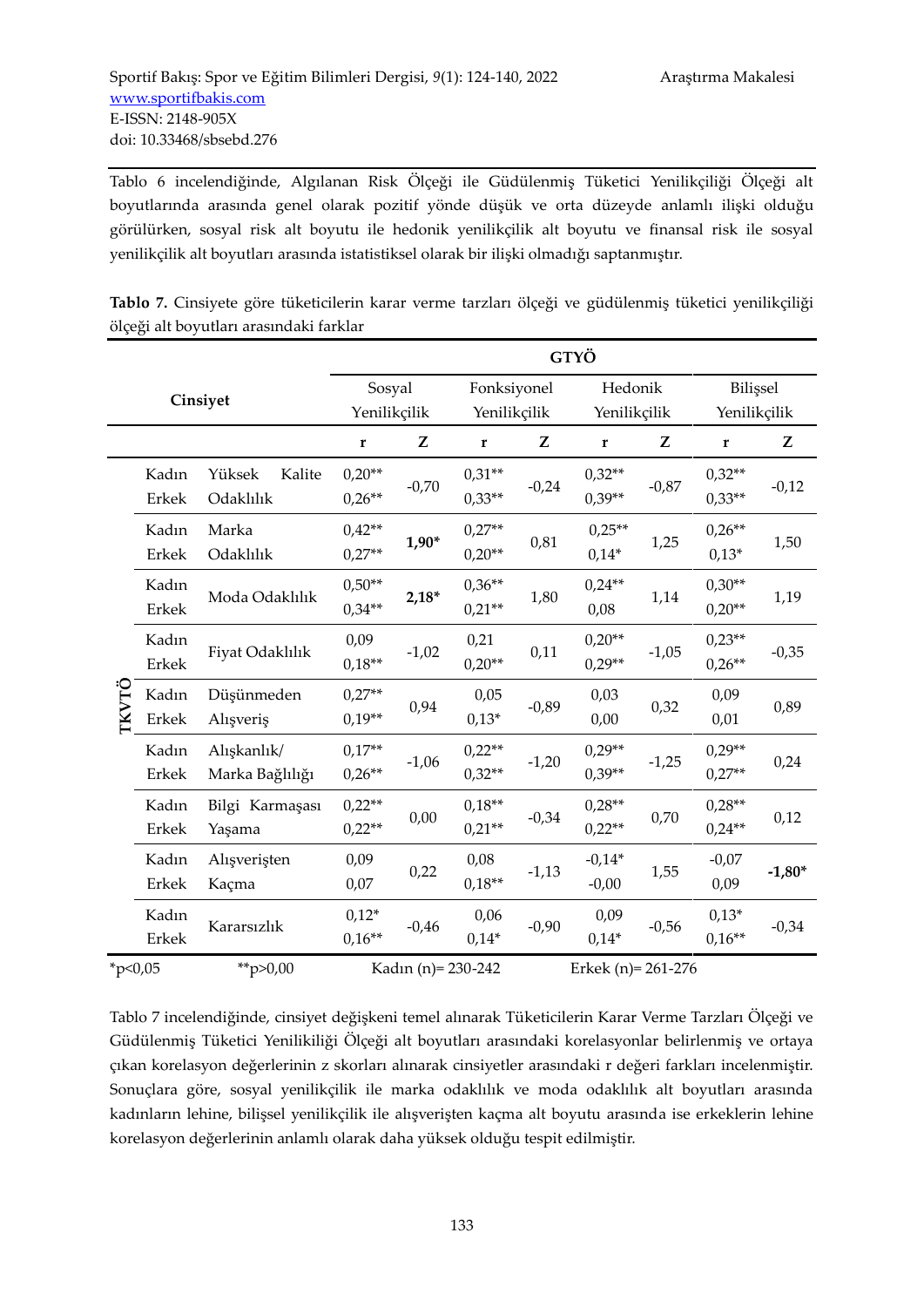|              |                  |                             |                      |                                             |                      | <b>ARÖ</b> |                       |          |                      |         |
|--------------|------------------|-----------------------------|----------------------|---------------------------------------------|----------------------|------------|-----------------------|----------|----------------------|---------|
|              | Lisanslı<br>Ürün |                             |                      | Performans/<br>Fiziksel/<br>Psikolojik Risk | Sosyal Risk          |            | Zaman Riski           |          | Finansal Risk        |         |
|              |                  |                             | $\mathbf{r}$         | Z                                           | r                    | Z          | $\mathbf{r}$          | Z        | $\mathbf{r}$         | Z       |
|              | Evet<br>Hayır    | Sosyal<br>Yenilikçilik      | $0,10**$<br>$0.34**$ | $-2,56**$                                   | $0.31**$<br>$0.47**$ | $-0.19*$   | $0.27**$<br>$0.45**$  | $-2,11*$ | 0,04<br>0,05         | $-0,10$ |
|              | Evet<br>Hayır    | Fonksiyonel<br>Yenilikçilik | $0.27**$<br>$0.37**$ | $-1,11$                                     | $0,12**$<br>$0.18*$  | $-0,61$    | $0,26**$<br>$0,19*$   | 0,74     | $0.25**$<br>0,11     | 1,45    |
| GTYÖ         | Evet<br>Hayır    | Hedonik<br>Yenilikçilik     | $0.37**$<br>$0.45**$ | $-0,95$                                     | 0,06<br>0,14         | $-0,80$    | $0,11*$<br>0,08       | 0,08     | $0.40**$<br>$0.40**$ | 0,00    |
|              | Evet<br>Hayır    | Bilissel<br>Yenilikçilik    | $0.37**$<br>$0.52**$ | $-1,89*$                                    | 0,10<br>$0.18*$      | 0,82       | $0.21**$<br>0,13      | 0,83     | $0,35**$<br>$0.35**$ | 0,00    |
| $*_{p<0,05}$ |                  | **p>0,00                    |                      | Evet $(n)$ = 352-363                        |                      |            | Hayir (n) = $143-145$ |          |                      |         |

**Tablo 8.** Lisanslı ürün satın alma durumuna göre güdülenmiş tüketici yenilikçiliği ölçeği ve algılanan risk ölçeği alt boyutları arasındaki farklar

Tablo 8 incelendiğinde, lisasnlı ürün satın alma durumu temel alınarak Güdülenmiş Tüketici Yenilikiliği Ölçeği ve Algılanan Risk Ölçeği alt boyutları arasındaki korelasyonlar belirlenmiş ve ortaya çıkan korelasyon değerlerinin z skorları alınarak lisanslı ürün satın alan ve almayan katılımcılar arasındaki r değeri farkları incelenmiştir. Sonuçlara göre, sosyal yenilikçilik ile performans/fiziksel/psikolojik risk ve zaman riski alt boyutları arasında, bilişsel yenilikçilik ile performans/fiziksel/psikolojik risk alt boyutu arasında lisanslı ürün satın almayan katılımcıların lehine korelasyon değerlerinin anlamlı olarak daha yüksek olduğu tespit edilmiştir.

# **4. TARTIŞMA VE SONUÇ**

Araştırma bulgularında, spor ürünleri için aylık ortalama harcama miktarı değişkeni ile tüketicilerin karar verme tarzları ölçeğinin yüksek kalite odaklılık, marka odaklılık, moda odaklılık, düşünmeden alışveriş ve alışkanlık/marka bağlılığı alt boyutları arasında pozitif yönde düşük düzeyde anlamlı ilişki olduğu tespit edilmiştir. Spor ürünleri için aylık ortalama harcama miktarı değişkeni ile güdülenmiş tüketici yenilikçiliği ölçeğinin sosyal yenilikçilik ve fonksiyonel yenilikçilik alt boyutları arasında pozitif yönde düşük düzeyde anlamlı ilişki olduğu tespit edilmiştir. Spor ürünleri için aylık ortalama harcama miktarı değişkeni ile algılanan risk ölçeğinin sosyal risk ve finansal risk alt boyutları arasında negatif ve pozitif yönde düşük düzeyde anlamlı ilişki olduğu tespit edilmiştir (Tablo 3). Tüketicilerin karar verme tarzları ile ilgili alan yazın incelendiğinde, literatürde benzer araştırmalar olmamakla birlikte yapılan araştırmalarda aylık tüketim miktarı değişkeni yerine, aylık gelir değişkenin kullanıldığı görülmektedir (Kavalcı, 2015; Yaşar ve Sundu, 2017; Özden, 2019). Ayrıca yapılan araştırmalarda aylık gelir değişkeni ile tüketicilerin karar verme tarzları arasındaki faklar ve ilişkiler incelendiğinde, katılımcıların daha çok fiyat odaklı, yüksek kalite odaklı ve moda odaklı karar verme tarzları arasında fark ve ilişki olduğu tespit edilmiştir. Spor ürünleri için aylık ortalama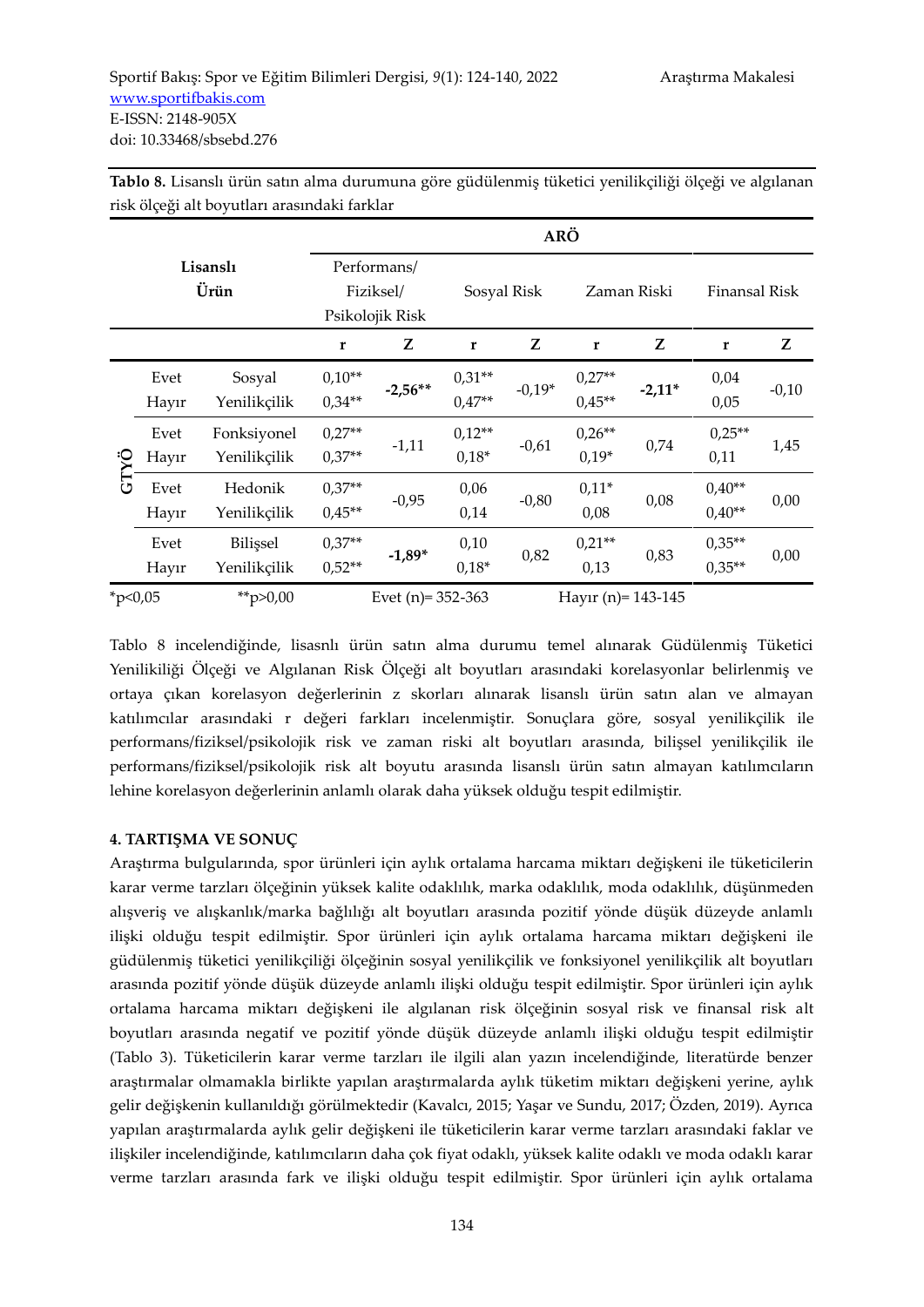harcama miktarı değişkeni ile güdülenmiş tüketici yenilikçiliği ile ilgili Güdülenmiş tüketici yenilikçiliği ile ilgili alan yazın incelendiğinde, yapılan araştırmalarda daha çok aylık gelir miktarı ile tüketici yenilikçiliği arsındaki fark ve ilişkinin incelendiği görülmektedir. Örneğin; Turan (2017) tüketici yenilikçiliği ve internetten alışveriş üzerine yapmış olduğu araştırmada, aylık gelir miktarı ile tüketici yenilikçiği arasındaki farkları incelemiş ve aylık gelir miktarı 3001-6000 arasında olan katılımcıların tüketici yenilikçiliği oranlarının daha yüksek olduğunu tespit etmiştir. Erciş ve Türk (2012) tüketici yenilikçiliğinin moda ürünleri benimseme eğilimi üzerine yapmış oldukları araştırmada, gelir miktarı ile tüketici yenilikçiliği arsında ilişki olmadığı saptamıştır. Çengel (2016) de spor tüketicilerinin biyesel yenilikçilik davranışlarını incelediği araştırmada, aylık alışveriş harcama tutarı ile bireysel yenilikçilik davranışı arasında fark olmadığı tespit etmiştir. Algılanan risk ile ilgili alan yazın incelendiğinde, aylık tüketim miktarı ile algılanan risk arasında ilişki ya da farkın incelendiği araştırma olmamasına rağmen aylık gelir ile algılanan risk arasında ilişki ve farkların incelendiği araştırmaların olduğu görülmektedir. Örneğin; Gökcek (2019) tüketicilerin karar verme stilleri ile algılanan risk arasındaki ilişkileri incelediği araştırmada, gelir durumu ile algılanan risk arasında istatistiksel olarak fark olmadığını tespit etmiştir. Mor (2015) online tüketici davranışları açısından algılanan risk faktörlerinin tüketici niyetleri üzerindeki etkilerini incelediği araştırmasında, gelir gruplarına göre algılanan risk faktörleri arasında aylık gelir miktarı 500 TL ve altı olan katılımcıların, aylık gelir miktarı 2501-3501 TL ve üstü olan katılımcılara göre finansal ve psikolojik risk algılarının daha yüksek olduğunu tespit etmiştir. Araştırma bulguları incelendiğinde de, aylık tüketim miktarı ile finansal risk arasında negatif yönde düşük düzeyde ilişki olduğu görülmektedir. Bu çözümleme sonucunda, tüketicilerin aylık tüketim miktarı arttıkça finansal risk algılarının düşük olduğu görülürken, aylık tüketim miktarı azaldıkça algılanan finansal riskinin de yüksek olduğu görülmektedir. Dolayısıyla, bireylerin aylık tüketim ya da aylık gelir miktarları ile algıladıkları finansal risk arasında doğru orantı olduğu söylenebilir.

Araştırma bulgularında, tüketicilerin karar verme tarzları ölçeği ile güdülenmiş tüketici yenilikçiliği ölçeği alt boyutlarında arasında genel olarak pozitif yönde düşük ve orta düzeyde anlamlı ilişki olduğu görülürken, düşünmeden alışveriş ve alışverişten kaçma alt boyutları ile hedonik yenilikçilik ve bilişsel yenilikçilik alt boyutları arasında istatistiksel olarak ilişki olmadığı saptanmıştır (Tablo 4). Bu sonuçlara göre, bireylerin yüksek kalite odaklık, maka odaklılık, moda odaklılık, fiyat odaklılık, alışkanlık/marka bağlılığı, bilgi karmaşası yaşama ve kararsızlık karar verme tarzlarına karşı eğilimleri arttıkça sosyal yenilikçilik, fonksiyonel yenilikçilik, hedonik yenilikçilik ve bilişsel yenilikçilik güdülerinin de arttığı ya da bu karar verme tarzlarına eğilim azaldıkça sosyal yenilikçilik, fonksiyonel yenilikçilik, hedonik yenilikçilik ve bilişsel yenilikçilik güdülerinin de azaldığı görülmektedir. Ayrıca, düşünmeden alışveriş ve alışverişten kaçma karar tarzlarına karşı eğilimleri artan ya da azalan katılımcıların ise, sosyal yenilikçilik ve fonksiyonel yenilikçilik güdülerinin de artığı ya da azaldığı görülmektedir. Literatür incelendiğinde, Park, Yu ve Zhou (2010) tüketici yenilikçiliği ve alışveriş stilleri üzerine yapmış oldukları araştırmada, duygusal yenilikçilik ve bilişsel yenilikçiliğin farklı alışveriş stillerine yol açtığını, bilişsel yenilikçili olan tüketicilerin kalite bilinci, fiyat bilinci ve kararsızlık gibi karar verme stillerine daha çok eğilim gösterdiklerini, duygusal yenilikçi olan tüketicilerin ise, marka bilinci, moda bilinci, eğlence yönelimi, dürtüsel alışveriş ve marka bağlılığı gibi karar verme stillerine karşı daha çok eğilim gösterdiklerini saptamışlardır.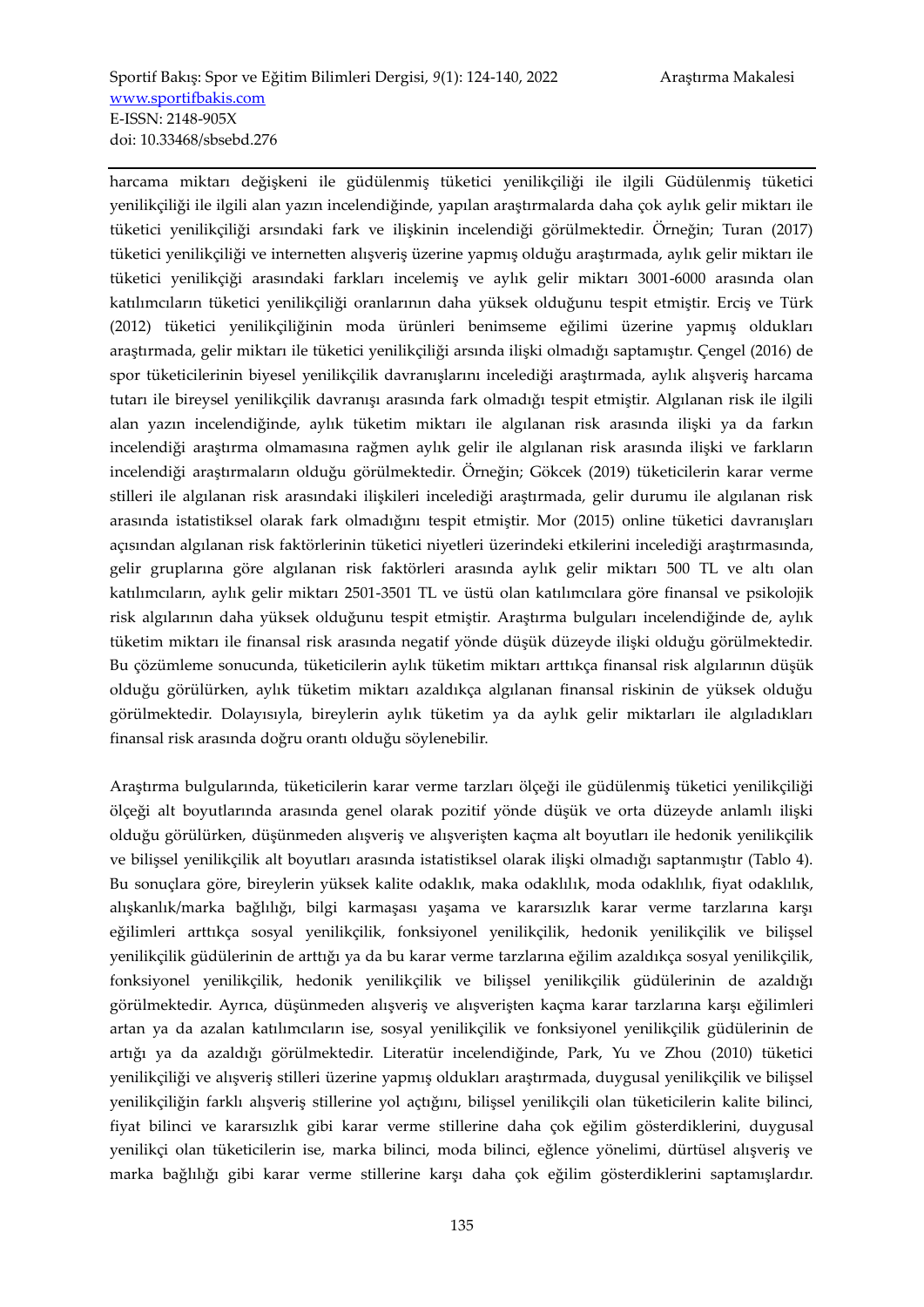Jaiyeoba ve Opeda (2013) de tüketici yenikçiliğinin alışveriş tarzlarına etkisini inceledikleri araştırmada, bilişsel ve duygusal yenilikçilik ile faklı alışveriş stilleri arasındaki ilişkiyi test etmek için yapısal eşitlik modelini kullanmışlar ve bilişsel yenilikçi tüketicilerin kalite bilinci, fiyat bilinci ve karasızlık gibi alışveriş tarzlarına eğilim göstermeye meyilliyken, duygusal yenilikçi olan tüketicilerin marka bilinci, moda bilinci, eğlence yönelimi, dürtüsel alışveriş ve marka bağlılığı/alışkanlık gibi alışveriş tarzlarına daha çok eğilim gösterdiklerini saptamıştır.

Araştırma bulgularında, tüketici karar verme tarzları ölçeği ile algılanan risk ölçeği alt boyutlarında arasında genel olarak pozitif yönde düşük ve orta düzeyde anlamlı ilişki olduğu görülürken, yüksek kalite odaklılık, fiyat odaklılık ve alışkanlık/marka bağlılığı alt boyutları ile sosyal risk ve zaman riski alt boyutları, moda odaklılık alt boyutu ile performans/fiziksel/psikolojik risk ve finansal risk alt boyutları, düşünmeden alışveriş alt boyutu ile performans/fiziksel/psikolojik risk alt boyutu, alışverişten kaçma alt boyutu ile finansal risk alt boyutu arasında istatistiksel olarak ilişki olmadığı saptanmıştır (Tablo 5). Bu sonuçlara göre, bireylerin yüksek kalite odaklılık, marka odaklılık, moda odaklılık, fiyat odaklılık, alışkanlık/marka bağlılığı, bilgi karmaşası yaşama, alışverişten kaçma ve kararsızlık karar verme tazına eğilimleri arttıkça performans/fiziksel/psikolojik risk algılarının da yüksek olduğu ya da bu karar verme tarzlarına eğilimleri azaldıkça performans/fiziksel/psikolojik risk algılarının da düşük olduğu görülmektedir. Marka odaklılık, moda odaklılık, düşünmeden alışveriş, bilgi karmaşası yaşama, alışverişten kaçma ve kararsızlık eğilimi artan bireylerin sosyal risk ve zaman riski algılarının da arttığı ya da bu karar verme tarzlarına eğilimleri azaldıkça sosyal risk ve zaman riski algılarının da azaldığı görülmektedir. Yüksek kalite odaklılık, fiyat odaklılık, alışkanlık/marka bağlılığı, bilgi karmaşası yaşama ve kararsızlık karar verme tarzına karşı eğilimler artan bireylerin finansal risk algılarının da arttığı ya da bu karar verme tarzlarına karşı eğilimleri azaldıkça finansal risk algılarının da azaldığı görülürken, düşünmeden alışveriş yapma eğilimi artan bireylerin finansal risk algılarının azaldığı ya da bu karar verme tarzına karşı eğilimi azalan katılımcıların finansal risk algılarının arttığı görülmektedir.

Araştırma bulgularında, algılanan risk ölçeği ile güdülenmiş tüketici yenilikçiliği ölçeği alt boyutlarında arasında genel olarak pozitif yönde düşük ve orta düzeyde anlamlı ilişki olduğu görülürken, sosyal risk alt boyutu ile hedonik yenilikçilik alt boyutu ve finansal risk ile sosyal yenilikçilik alt boyutları arasında istatistiksel olarak bir ilişki olmadığı saptanmıştır (Tablo 6). Bu sonuçlara göre, soysal yenilikçilik, fonksiyonel yenilikçilik, hedonik yenilikçilik ve bilişsel yenilikçilik güdüleri yüksek olan bireylerin performans/fiziksel/psikolojik risk ve zaman riski algılarının da yüksek olduğu ya da bu güdüleri düşük olan bireylerin performans/fiziksel/psikolojik risk ve zaman riski algılarının da düşük olduğu görülmektedir. Sosyal yenilikçilik, fonksiyonel yenilikçilik ve bilişsel yenilikçilik güdüleri yüksek olan bireylerin sosyal risk algılarının da yüksek ya da bu güdüleri düşük olan bireylerin sosyal risk algısının da düşük olduğu görülmektedir. Ayrıca, fonksiyonel yenilikçilik, hedonik yenilikçilik ve bilişsel yenilikçilik güdüleri yüksek olan bireylerin finansal risk algılarının da yüksek ya da bu güdüleri düşük olan bireylerin finansal risk algılarının da düşük olduğu görülmektedir. Literatür incelendiğinde, Yaka (2018) tüketici yenilikçiliği ve algılanan riskin alışverişte self servis teknolojilerini kullanma niyeti üzerindeki etkileri incelemiş ve tüketici yenilikçiliği ile algılanan risk arasında düşük düzeyde negatif yönlü bir ilişki olduğunu tespit etmiştir. Ayrıca,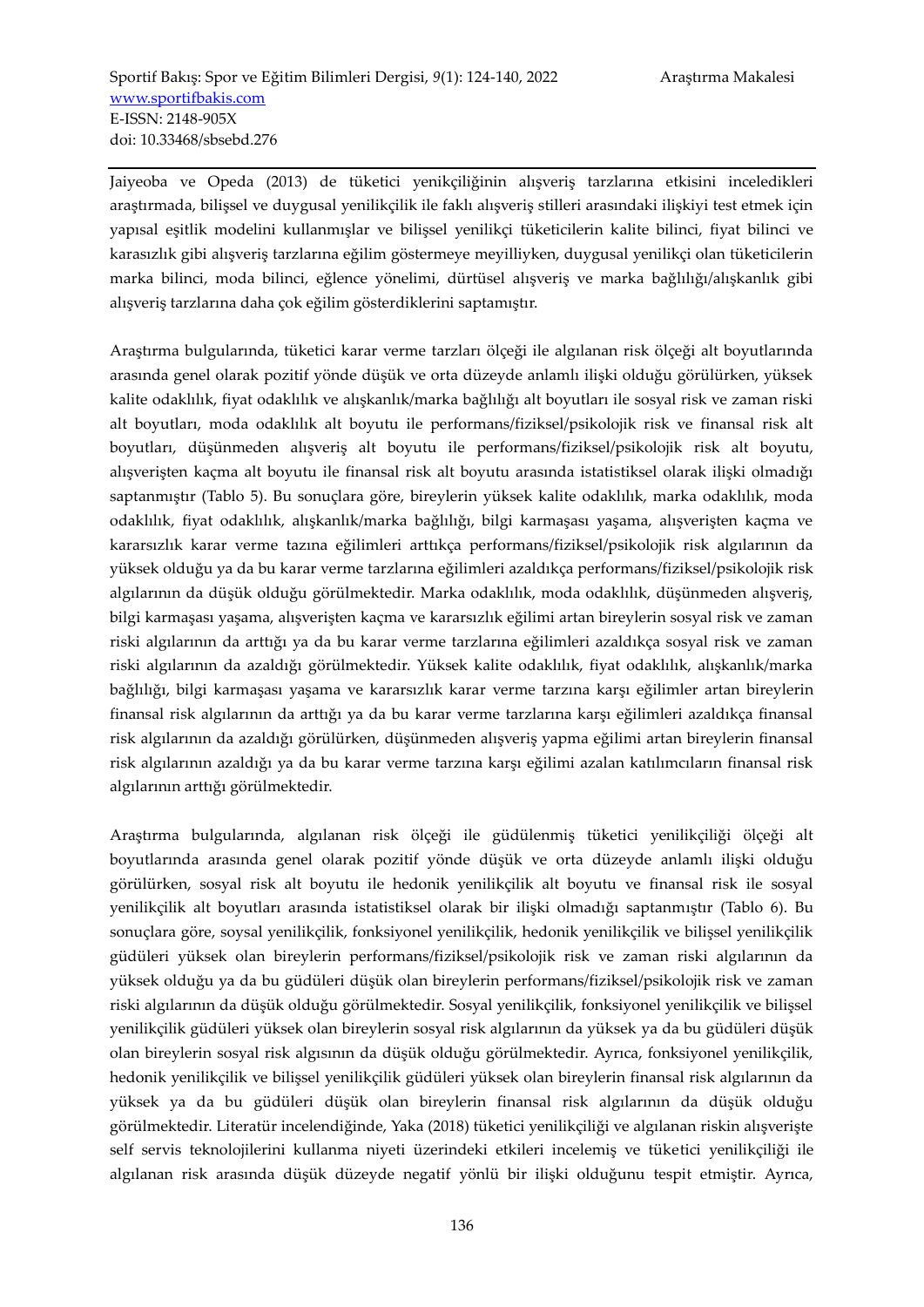algılanan risk ile kullanım niyeti arasında da orta düzeyde negatif yönlü bir ilişki olduğunu tespit etmiştir. Bu durumu tüketicilerin yenilikçi olmalarının algıladıkları riskleri azaltmadığını ve bu algılanan riskin de kullanım niyeti üzerinde olumsuz bir etki yaratarak kullanım niyetini de azalttığı sonunca ulaşmıştır. Bülbül ve Özoğlu (2014) tüketici yenilikçiliği ile algılanan riskin satın alma davranışına etkisini inceledikleri araştırmada tüketici yenilikçiliği ile satın alma davranışı arasında pozitif yönlü bir ilişki olduğunu tespit ederken, tüketici yenilikçiliği ile algılanan risk arasında ve algılanan risk ile satın alma davranışı arasında negatif yönlü ilişki olduğunu tespit etmişler. Bu sonuçlara göre, tüketici yenilikçiliğinin bireylerin satın alma davranışı üzerinde olumlu ve satışları arttırıcı bir etkiye sahip olurken, algılanan riskin satın alma davranışı üzerinde olumsuz ve satışları azalıcı bir etkiye sahip olduğunu ifade etmişlerdir. Dursun (2017) teknolojik ürünlerde algılanan riskin tüketicilerin yenilikleri benimseme eğilimleri üzerinde etkinini incelediği araştırmada teknolojik ürün satın alırken tüketicilerin bir takım riskler algıladıklarını ve algılanan risklerin de tüketicilerin satın alma kararının doğrudan etkilediğini saptamıştır. Ayrıca, tüketicilerin algıladıkları risklerin ürünlere karşı direnç göstermelerine neden olduğu ve bu direncinde tüketicilerin yenilikçilik kavramına karşı olumsuz bir tutum sergilemelerine etki ettiği sonucuna ulaşmış ve tüketicilerin gösterdikleri direnç ile yenilikçilik kavramı arasında negatif yönlü ilişki olduğunu tespit etmiştir. Hirunyawipada ve Paswan (2006) tüketici yenilikçiliği ve algılanan riskin ileri teknoloji ürünlerini benimseme üzerideki etkilerini incelemişler ve bilişsel yenilikçiliğin, yeni ürünlerin fiilen benimsenmesini arttırdığını, duygusal yenilikçiliğin, algılanan sosyal ve fiziksel riskleri ise, tüketicilerin yeni ürün hakkında bilgi edinme eğilimleri üzerinde önemli bir etkiye sahip olduğunu tespit etmişlerdir. Ayrıca, finansal riskin yeni ürünler hakkında yeni bilgiler edinme eğilimi üzerinde olumsuz bir etkiye sahip olduğunu tespit etmişlerdir. Bunun yanı sıra zaman, performans ve psikolojik risklerinde yeni ürünler hakkında yeni bilgiler edinme eğilimi üzerinde önemli bir etkiye sahip olduğunu saptamışlardır.

Araştırma bulgularında, cinsiyet değişkeni temel alınarak tüketicilerin karar verme tarzları ölçeği ve güdülenmiş tüketici yenilikiliği ölçeği alt boyutları arasındaki korelasyonlar belirlenmiş ve ortaya çıkan korelasyon değerlerinin z skorları alınarak cinsiyetler arasındaki r değeri farkları incelenmiştir. Araştırma sonuçlarına göre, sosyal yenilikçilik ile marka odaklılık ve moda odaklılık alt boyutları arasında kadınların lehine, bilişsel yenilikçilik ile alışverişten kaçma alt boyutu arasında ise erkeklerin lehine korelasyon değerlerinin anlamlı olarak daha yüksek olduğu saptanmıştır (Tablo 7). Araştırma sonuçları incelendiğinde, marka odaklılık ve moda odaklılık ile sosyal yenilikçilik arasında hem orta ve yüksek düzeyde pozitif yönlü bir ilişki olduğu hem de kadın katılımcılar lehine fark tespit edildiği görülmektedir. Ayrıca, alışverişten kaçma ve bilişsel yenilikçilik arasında da erkek katılımcıların lehine fark olduğu saptanmıştır. Bu sonuçlara göre, kadın katılımcıların sosyal yenilikçilik güdüleriyle ürün satın alırken marka ve moda odaklı olarak hareket ettikleri, erkek katılımcıların ise, bilişsel yenilikçilik güdüleriyle hareket ederek alışverişten kaçma eğilimi gösterdikleri söylenebilir.

Araştırma bulgularında, lisasnlı ürün satın alma durumu temel alınarak güdülenmiş tüketici yenilikiliği ölçeği ve algılanan risk ölçeği alt boyutları arasındaki korelasyonlar belirlenmiş ve ortaya çıkan korelasyon değerlerinin z skorları alınarak lisanslı ürün satın alan ve almayan katılımcılar arasındaki r değeri farkları incelenmiştir. Sonuçlara göre, sosyal yenilikçilik ile performans/fiziksel/psikolojik risk ve zaman riski alt boyutları arasında, bilişsel yenilikçilik ile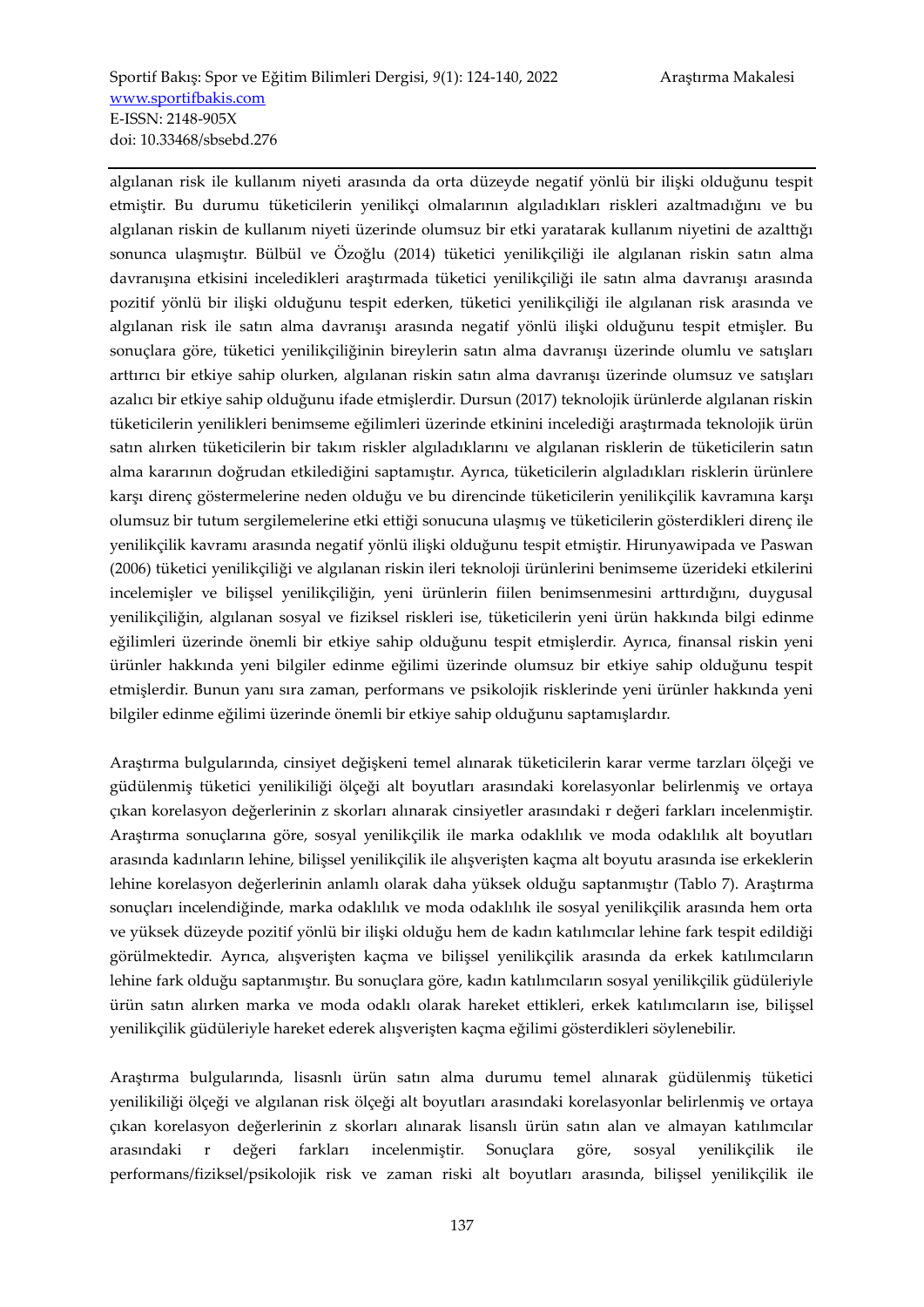performans/fiziksel/psikolojik risk alt boyutu arasında lisanslı ürün satın almayan katılımcıların lehine korelasyon değerlerinin anlamlı olarak daha yüksek olduğu tespit edilmiştir (Tablo 8). Araştırma sonuçları incelendiğinde, lisanslı ürün satın alan katılımcıların sosyal yenilikçilik ile performans/fiziksel/psikolojik risk, zaman riski ve finansal risk arasında hem düşük ve orta düzeyde pozitif yönlü ilişki hem de lisanslı spor ürünü satın almayan katılımcıların lehine farklar olduğu tespit edilmiştir. Ayrıca, bilişsel yenilikçilik ile psikolojik/fiziksel/psikolojik risk arasında da orta ve yüksek düzeyde pozitif yönlü ilişki olduğu hem de lisanslı spor ürünü satın almayan katılımcıların lehine fark olduğu saptanmıştır. Bu sonuçlara göre, sosyal yenilikçilik güdüsüyle hareket eden katılımcıların performans/fiziksek/psikolojik risk, zaman riski ve finansal risk algılarının yüksek olduğu ve bu nedenle lisanslı ürün satın almayı tercih etmedikleri söylenebilir. Aynı şekilde, bilişsel yenilikçilik güdüsüyle hareket eden katılımcıların da performans/fiziksek/psikolojik risk algılarının yüksek olması lisanslı ürünlere karşı olumsuz tutum sergilemelerine neden olduğu ön görülebilir.

Sonuç olarak, spor ürünleri aylık harama miktarı değişkenleri ile tüketicilerin karar verme tarzları, güdülenmiş tüketici yenilikçiliği ve algılana risk faktörleri arasında düşük düzeyde pozitif ve negatif yönde ilişkiler olduğu görülmektedir. Ayrıca hem tüketicilerin karar verme tarzları ile güdülenmiş tüketici yenilikçiliği ve algılanan risk arasında hem de algılanan risk ile güdülenmiş tüketici yenilikçiliği arasında pozitif yönde düşük ve orta düzeyde anlamlı ilişki olduğu görülmektedir. Genel olarak araştırma bulgularına bakıldığında, tüketicilerin yenilikçi ürünleri benimseyip satın alma eğilimi göstermelerinde algıladıkları risk faktörlerinin son derece önemli olduğu ve ayrıca algılanan risk faktörlerinin tüketicilerin karar verme tarzlarında da belirleyici rol oynadığı söylenebilir.

#### **Açıklamalar**

Bu çalışma Niğde Ömer Halisdemir Üniversitesi Sosyal Bilimler Enstitüsü Beden Eğitimi ve Spor Anabilim Dalı bünyesinde hazırlanan "Tüketicilerin Karar Verme Tarzları, Güdülenmiş Tüketici Yenilikçiliği Ve Algılanan Riskin Satın Almaya Etkisi (Spor Malzemelerine Yönelik Bir Araştırma)" adlı yüksek lisans tezinden derlenmiştir.

#### **Etik Beyan**

Bu makalede dergi yazım kurallarına ve bilimsel araştırma ve yayın etiği kurallarına uyulmuştur. Makale ile ilgili doğabilecek her türlü ihlallerde sorumluluk yazara aittir.

#### **Yazar Katkıları**

Yazarlar çalışmaya eşit derecede katkı sağlamışlardır.

#### **Çıkar Çatışması**

Yazarlar çalışma ve yayımlanması konularında herhangi bir çıkar çatışması belirtmemişlerdir.

# **KAYNAKÇA**

Altunbaş, H. (2013). Sporun pazarlaması ve pazarlama iletişiminde spor. *Selçuk İletişim,* 5(1), 93-101.

Argan, M. (2007). *Eğlence pazarlaması*. Ankara: Detay Yayıncılık.

Barlı, Ö. (2007), *Davranış bilimleri ve örgütsel davranış.* Ankara: Bizim Büro Basımevi.

Bülbül, H., & Özoğlu, B. (2014). Tüketici yenilikçiliği ve algılanan riskin satın alma davranışına etkisi. *Erciyes Üniversitesi İktisadi ve İdari Bilimler Fakültesi Dergisi, 44*, 43-58.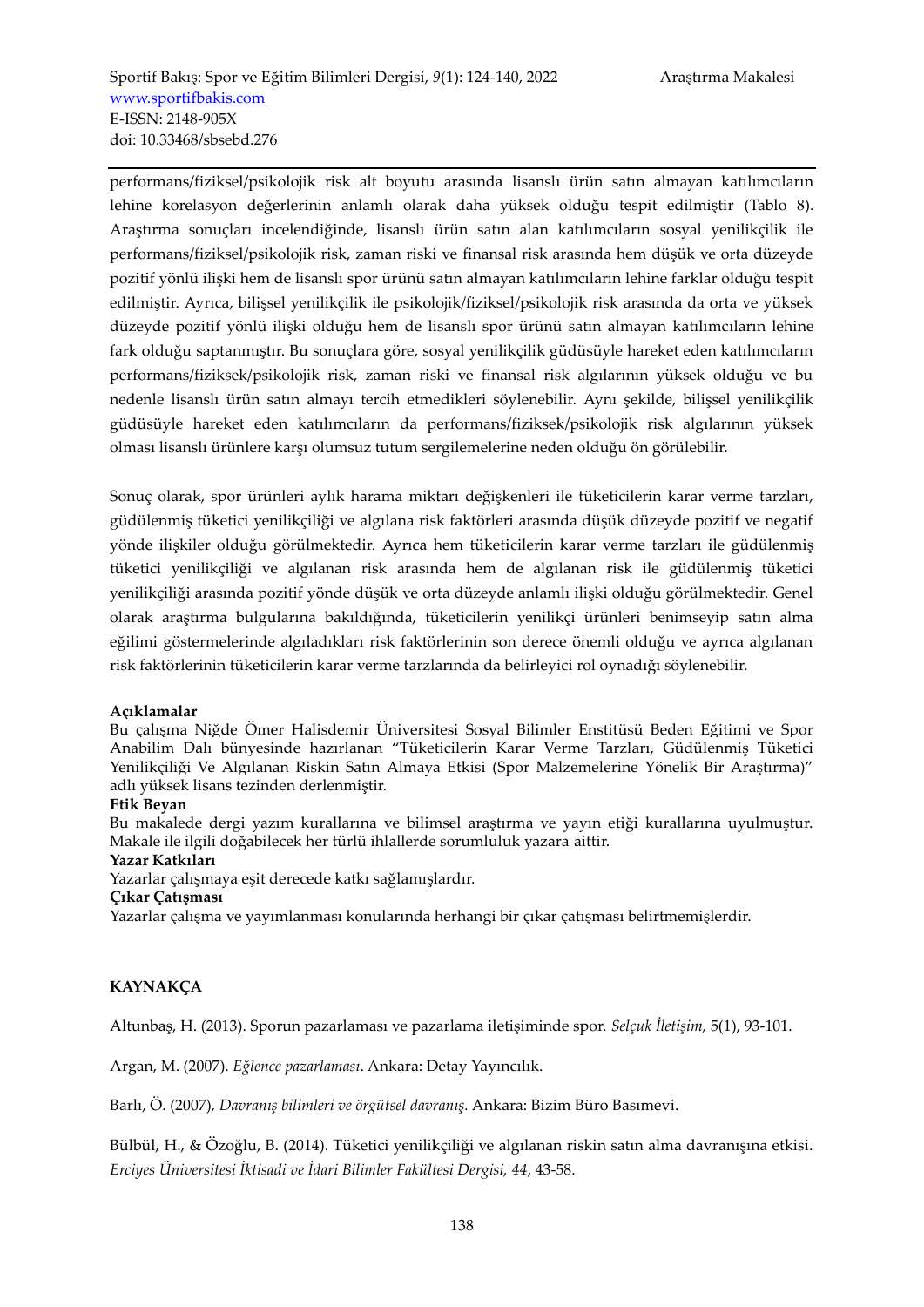Büyüköztürk, Ş., Kılıç Çakmak, E., Akgün, Ö. E., Karadeniz, Ş., & Demirel, F. (2017). *Bilimsel araştırma yöntemleri* (23. Baskı). Ankara: Pegem Akademi.

Çengel, O. (2016). *Spor tüketicilerinin bireysel yenilikçilik ve alışveriş davranış biçimleri arasındaki ilişkinin incelenmesi* (Yüksek Lisans Tezi). Muğla Sıtkı Koçman Üniversitesi Sağlık Bilimleri Enstitüsü, Muğla.

Demirsoy, C. (2005). *Yeniliğin yayılması modellerinin ve yeniliği benimseyen kategorilerinin internet bankacılığı ürünü üzerinde bir incelemesi* (Yüksek Lisans Tezi). Hacettepe Üniversitesi Sosyal Bilimler Enstitüsü, Ankara.

Deniz, A. (2007). *Kişilik özellikleri ile algılanan risk arasındaki ilişkilerin incelenmesi üzerine bir araştırma*  (Yüksek Lisans Tezi). Atatürk Üniversitesi Sosyal Bilimler Enstitüsü, Erzurum.

Dursun, İ., Alnıaçık, Ü., & Kabadayı, E. T. (2013). Tüketici karar verme tarzları ölçeği: Yapısı & boyutları. *Uluslararası Yönetim İktisat ve İşletme Dergisi*, *9*(19), 293-304.

Dursun, T. (2017). Teknolojik ürünlerde algılanan riskin tüketicilerin yenilikleri benimseme eğilimleri üzerinde etkisi. *Online Academic Journal of Information Technology, 8*(26), 55-68.

Erciş A., & Türk, B. (2012, 23-25 Kasım). *Tüketici yenilikçiliğinin moda ürünleri benimseme eğilimi üzerindeki etkileri.* İşletme Yönetimi ve Kurumsal Sosyal Sorumluluk Uluslararası Bilimsel Kongresi, Bakü.

Gökcek, H. A. (2019). *Tüketici karar verme stilleri ile online bilişsel çelişki, algılanan risk ve müşteri memnuniyeti arasındaki ilişkiler ve bir uygulama* (Doktora Tezi). İstanbul Kültür Üniversitesi Sosyal Bilimler Enstitüsü, İstanbul.

Hirunyawipada, T., & Paswan, A. K. (2006). Consumer innovativeness and perceived risk: Implications for high technology product adoption. *Journal of Consumer Marketing, 23*(4), 182-198.

Jaiyeoba, O. O., & Opeda, F. O. (2013). Impact of consumer ınnovativeness on shopping styles: A case-study of limkokwing university students (botswana). *Business and Management Horizons, 1*(2), 107-117.

Karasar, N. (2016). *Bilimsel araştırma yöntemi* (30. Baskı). Ankara: Nobel Yayıncılık.

Kavalcı, K. (2015). *Tüketici karar verme tarzları ve öğrenme stillerinin y ve z kuşakları açısından karşılaştırılması üzerine bir araştırma* (Yüksek Lisans Tezi). Atatürk Üniversitesi Sosyal Bilimler Enstitüsü, Erzurum.

Köse, B. (2012). *Tüketici yenilikçiliği ve yeniliklerin benimsenmesi: Bir yenilik olarak mobil internet* (Doktora Tezi). Afyon Kocatepe Üniversitesi Sosyal Bilimler Enstitüsü, Afyonkarahisar.

Mor, N. (2015). *Online tüketici davranışları açısından algılanan risk ve güven faktörlerinin davranışsal tüketici niyetleri üzerindeki etkileri ve bir araştırma* (Yüksek Lisans Tezi). Marmara Üniversitesi Sosyal Bilimler Enstitüsü, İstanbul.